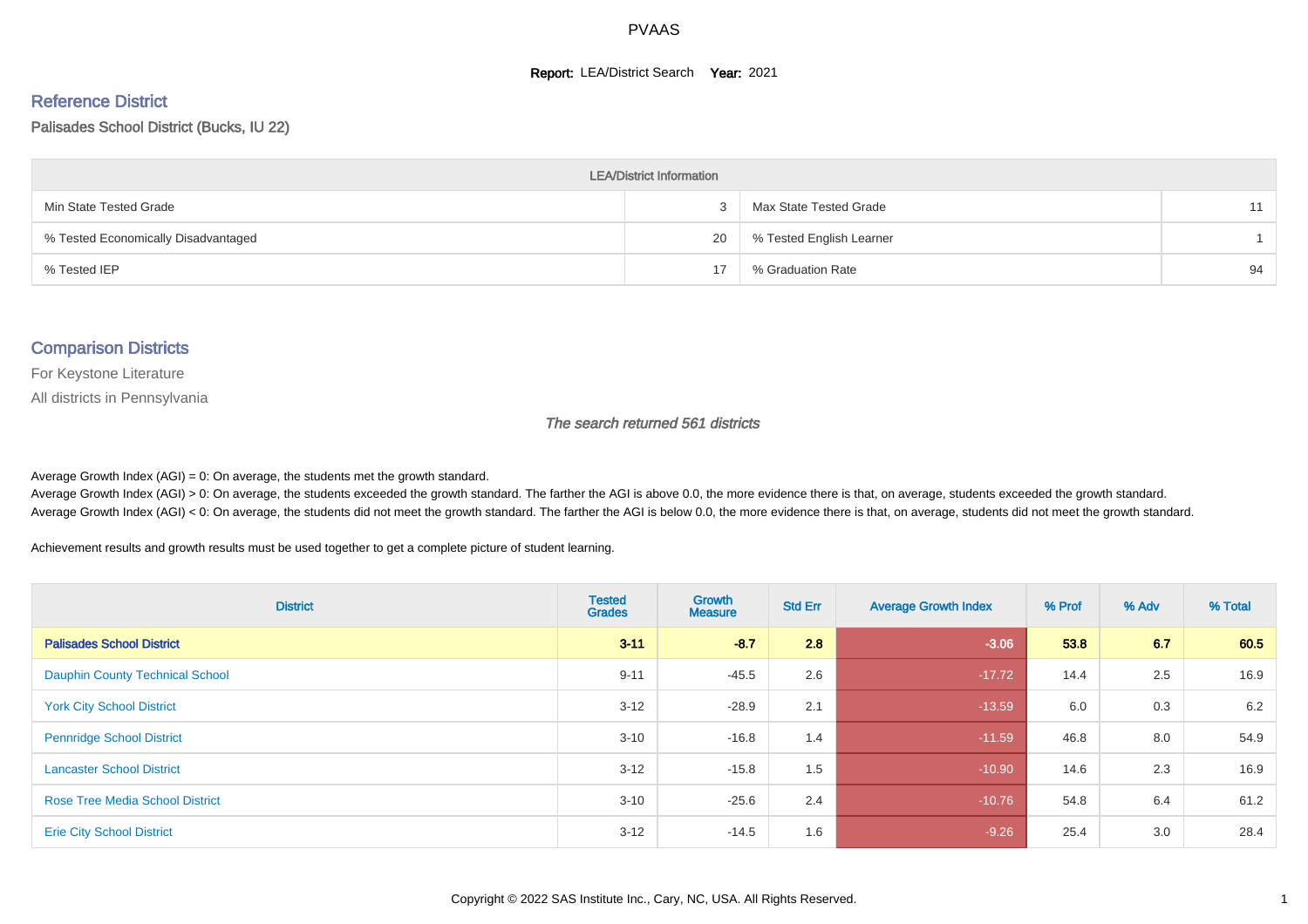| <b>District</b>                             | <b>Tested</b><br><b>Grades</b> | <b>Growth</b><br><b>Measure</b> | <b>Std Err</b> | <b>Average Growth Index</b> | % Prof | % Adv   | % Total |
|---------------------------------------------|--------------------------------|---------------------------------|----------------|-----------------------------|--------|---------|---------|
| <b>Palisades School District</b>            | $3 - 11$                       | $-8.7$                          | 2.8            | $-3.06$                     | 53.8   | 6.7     | 60.5    |
| <b>Shikellamy School District</b>           | $3 - 10$                       | $-22.3$                         | 2.5            | $-8.92$                     | 33.3   | 6.1     | 39.5    |
| <b>West Side CTC</b>                        | $9 - 10$                       | $-37.4$                         | 4.3            | $-8.64$                     | 8.8    | 0.0     | 8.8     |
| Norristown Area School District             | $3 - 12$                       | $-12.8$                         | 1.6            | $-7.98$                     | 23.5   | $2.3\,$ | 25.7    |
| <b>Owen J Roberts School District</b>       | $3 - 11$                       | $-12.3$                         | 1.6            | $-7.61$                     | 57.0   | 11.9    | 69.0    |
| <b>Hatboro-Horsham School District</b>      | $3 - 11$                       | $-12.8$                         | 1.7            | $-7.47$                     | 45.6   | 7.2     | 52.8    |
| Philipsburg-Osceola Area School District    | $3 - 11$                       | $-24.8$                         | 3.3            | $-7.43$                     | 19.7   | 2.6     | 22.4    |
| <b>Chambersburg Area School District</b>    | $3 - 11$                       | $-9.5$                          | 1.3            | $-7.20$                     | 42.7   | 8.6     | 51.4    |
| <b>Northwestern School District</b>         | $3 - 11$                       | $-24.9$                         | 3.5            | $-7.13$                     | 42.6   | 2.9     | 45.6    |
| <b>Bristol Township School District</b>     | $3 - 11$                       | $-13.9$                         | 2.0            | $-7.05$                     | 31.0   | 3.7     | 34.7    |
| <b>Curwensville Area School District</b>    | $3 - 11$                       | $-27.9$                         | 4.1            | $-6.72$                     | 42.5   | 4.1     | 46.6    |
| Mifflinburg Area School District            | $3 - 11$                       | $-15.8$                         | 2.5            | $-6.30$                     | 42.4   | 4.0     | 46.4    |
| Lackawanna Trail School District            | $3 - 10$                       | $-21.7$                         | 3.5            | $-6.20$                     | 38.5   | 1.5     | 40.0    |
| <b>Lawrence County CTC</b>                  | $10 - 11$                      | $-21.7$                         | 3.6            | $-6.05$                     | 19.8   | 0.0     | 19.8    |
| <b>Ringgold School District</b>             | $3 - 11$                       | $-14.7$                         | 2.4            | $-6.04$                     | 41.5   | 7.9     | 49.4    |
| <b>Abington School District</b>             | $3 - 10$                       | $-11.5$                         | 1.9            | $-6.00$                     | 56.2   | 11.6    | 67.8    |
| <b>Springfield Township School District</b> | $3 - 11$                       | $-18.9$                         | 3.2            | $-5.88$                     | 62.6   | 3.6     | 66.3    |
| <b>Solanco School District</b>              | $3 - 11$                       | $-11.0$                         | 2.0            | $-5.55$                     | 41.6   | 4.5     | 46.1    |
| <b>Exeter Township School District</b>      | $3 - 11$                       | $-10.4$                         | 1.9            | $-5.44$                     | 50.6   | 2.7     | 53.3    |
| <b>Southern Fulton School District</b>      | $3 - 11$                       | $-23.7$                         | 4.4            | $-5.37$                     | 34.2   | 10.5    | 44.7    |
| Mastery Charter School - Gratz Campus       | $7 - 10$                       | $-23.9$                         | 4.5            | $-5.29$                     | 2.9    | 0.0     | 2.9     |
| <b>Plum Borough School District</b>         | $3 - 11$                       | $-11.3$                         | 2.2            | $-5.19$                     | 51.1   | 9.0     | 60.1    |
| <b>Titusville Area School District</b>      | $3 - 11$                       | $-13.2$                         | 2.6            | $-4.99$                     | 43.2   | 4.8     | 48.0    |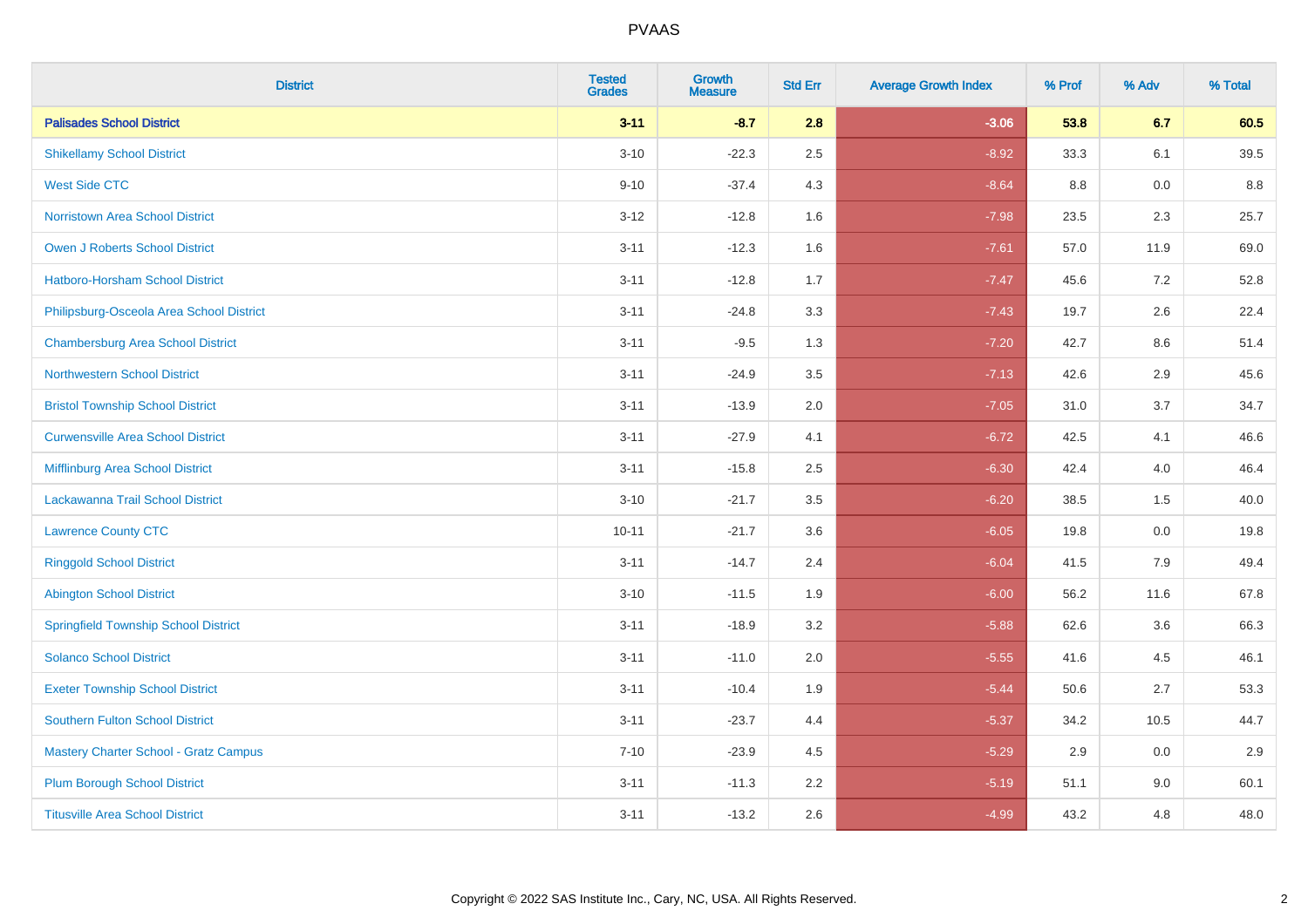| <b>District</b>                                | <b>Tested</b><br><b>Grades</b> | <b>Growth</b><br><b>Measure</b> | <b>Std Err</b> | <b>Average Growth Index</b> | % Prof | % Adv | % Total |
|------------------------------------------------|--------------------------------|---------------------------------|----------------|-----------------------------|--------|-------|---------|
| <b>Palisades School District</b>               | $3 - 11$                       | $-8.7$                          | 2.8            | $-3.06$                     | 53.8   | 6.7   | 60.5    |
| Southern Columbia Area School District         | $3 - 11$                       | $-14.6$                         | 3.0            | $-4.92$                     | 55.0   | 4.0   | 59.0    |
| Schuylkill Haven Area School District          | $3 - 11$                       | $-15.3$                         | 3.1            | $-4.87$                     | 49.7   | 2.4   | 52.1    |
| <b>Bucks County Technical High School</b>      | $9 - 10$                       | $-12.0$                         | 2.5            | $-4.84$                     | 35.9   | 3.2   | 39.2    |
| <b>Tacony Academy Charter School</b>           | $3 - 11$                       | $-14.7$                         | 3.0            | $-4.82$                     | 22.4   | 1.8   | 24.1    |
| <b>Tulpehocken Area School District</b>        | $3 - 12$                       | $-13.7$                         | 2.8            | $-4.81$                     | 36.7   | 2.8   | 39.4    |
| <b>Frazier School District</b>                 | $3 - 11$                       | $-17.2$                         | 3.7            | $-4.70$                     | 37.1   | 1.6   | 38.7    |
| <b>Riverside Beaver County School District</b> | $3 - 11$                       | $-14.0$                         | 3.0            | $-4.64$                     | 49.4   | 8.8   | 58.2    |
| <b>Penns Manor Area School District</b>        | $3 - 12$                       | $-17.0$                         | 3.7            | $-4.52$                     | 29.7   | 3.1   | 32.8    |
| <b>Annville-Cleona School District</b>         | $3 - 12$                       | $-12.1$                         | 2.7            | $-4.46$                     | 34.9   | 7.8   | 42.6    |
| Lampeter-Strasburg School District             | $3 - 12$                       | $-8.6$                          | 2.0            | $-4.33$                     | 55.1   | 9.8   | 64.8    |
| <b>Butler Area School District</b>             | $3 - 11$                       | $-6.5$                          | 1.5            | $-4.26$                     | 42.5   | 9.4   | 51.9    |
| Southern Tioga School District                 | $3 - 11$                       | $-11.5$                         | 2.7            | $-4.25$                     | 47.8   | 6.4   | 54.3    |
| <b>South Park School District</b>              | $3 - 11$                       | $-11.3$                         | 2.7            | $-4.23$                     | 53.5   | 13.7  | 67.3    |
| <b>West Mifflin Area School District</b>       | $3 - 12$                       | $-12.3$                         | 2.9            | $-4.22$                     | 39.7   | 10.3  | 50.0    |
| <b>Columbia-Montour AVTS</b>                   | $9 - 10$                       | $-12.5$                         | 3.0            | $-4.16$                     | 22.3   | 0.6   | 22.9    |
| Jefferson County-Dubois AVTS                   | $9 - 11$                       | $-16.2$                         | 3.9            | $-4.16$                     | 23.0   | 0.0   | 23.0    |
| <b>Wellsboro Area School District</b>          | $3 - 11$                       | $-12.4$                         | 3.0            | $-4.11$                     | 49.2   | 11.9  | 61.1    |
| <b>Avonworth School District</b>               | $3 - 10$                       | $-12.6$                         | 3.1            | $-4.01$                     | 59.8   | 4.6   | 64.4    |
| <b>Big Spring School District</b>              | $3 - 11$                       | $-9.8$                          | 2.4            | $-4.00$                     | 38.6   | 8.9   | 47.5    |
| Catasauqua Area School District                | $3 - 12$                       | $-12.1$                         | 3.0            | $-4.00$                     | 36.8   | 7.6   | 44.3    |
| Southern Huntingdon County School District     | $3 - 11$                       | $-12.9$                         | 3.2            | $-3.98$                     | 32.5   | 2.5   | 35.0    |
| <b>Minersville Area School District</b>        | $3 - 11$                       | $-14.4$                         | 3.7            | $-3.90$                     | 39.3   | 3.3   | 42.6    |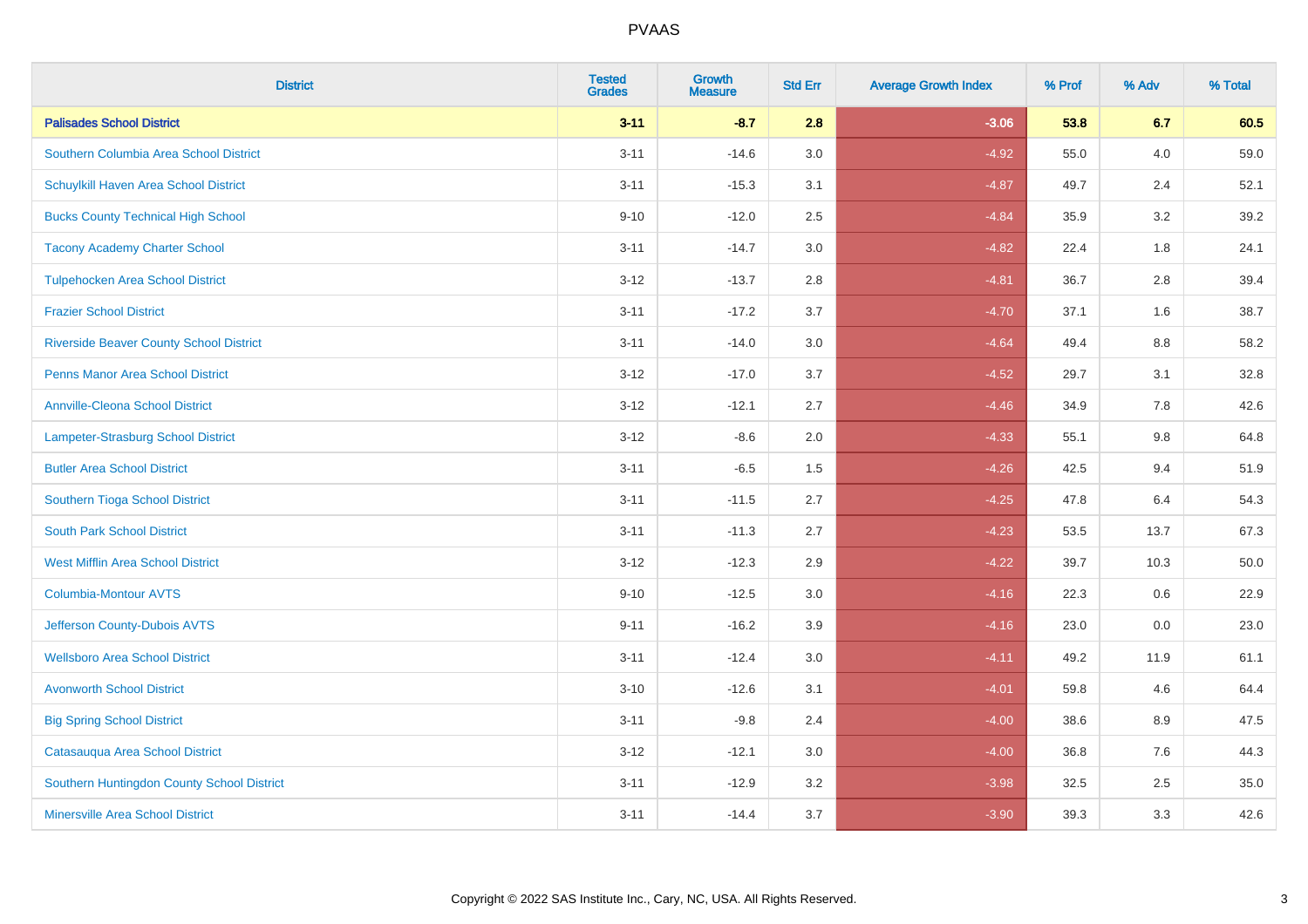| <b>District</b>                               | <b>Tested</b><br><b>Grades</b> | <b>Growth</b><br><b>Measure</b> | <b>Std Err</b> | <b>Average Growth Index</b> | % Prof | % Adv   | % Total |
|-----------------------------------------------|--------------------------------|---------------------------------|----------------|-----------------------------|--------|---------|---------|
| <b>Palisades School District</b>              | $3 - 11$                       | $-8.7$                          | 2.8            | $-3.06$                     | 53.8   | 6.7     | 60.5    |
| <b>Bradford Area School District</b>          | $3 - 12$                       | $-9.3$                          | 2.4            | $-3.87$                     | 45.8   | 8.3     | 54.2    |
| <b>Marion Center Area School District</b>     | $3 - 10$                       | $-12.0$                         | 3.1            | $-3.87$                     | 33.7   | 1.1     | 34.8    |
| Northern Lehigh School District               | $3 - 12$                       | $-10.4$                         | 2.7            | $-3.82$                     | 28.0   | 9.3     | 37.3    |
| Propel Charter School - Braddock Hills        | $3 - 11$                       | $-13.6$                         | 3.6            | $-3.81$                     | 9.7    | 1.6     | 11.3    |
| Johnsonburg Area School District              | $3 - 11$                       | $-14.1$                         | 3.9            | $-3.62$                     | 54.0   | 4.6     | 58.6    |
| <b>Berwick Area School District</b>           | $3 - 11$                       | $-9.3$                          | 2.6            | $-3.59$                     | 42.1   | 5.5     | 47.6    |
| <b>Ridgway Area School District</b>           | $3 - 11$                       | $-14.5$                         | 4.1            | $-3.56$                     | 49.0   | 9.8     | 58.8    |
| <b>Clearfield Area School District</b>        | $3 - 10$                       | $-9.4$                          | 2.6            | $-3.56$                     | 43.0   | 3.1     | 46.1    |
| <b>Moniteau School District</b>               | $3 - 11$                       | $-11.8$                         | 3.3            | $-3.56$                     | 50.0   | 6.3     | 56.3    |
| <b>Milton Area School District</b>            | $3 - 11$                       | $-8.7$                          | 2.5            | $-3.52$                     | 45.4   | 6.9     | 52.3    |
| <b>Penn-Delco School District</b>             | $3 - 11$                       | $-6.8$                          | 1.9            | $-3.51$                     | 46.6   | 3.2     | 49.8    |
| <b>Williamsburg Community School District</b> | $3 - 11$                       | $-14.3$                         | 4.1            | $-3.48$                     | 28.3   | $0.0\,$ | 28.3    |
| <b>Interboro School District</b>              | $3 - 12$                       | $-7.3$                          | 2.1            | $-3.43$                     | 46.6   | 4.8     | 51.4    |
| <b>Elizabeth Forward School District</b>      | $3 - 11$                       | $-8.4$                          | 2.4            | $-3.41$                     | 51.7   | 4.0     | 55.7    |
| <b>Steelton-Highspire School District</b>     | $3 - 11$                       | $-11.8$                         | 3.5            | $-3.40$                     | 14.5   | $0.0\,$ | 14.5    |
| <b>Neshannock Township School District</b>    | $3 - 10$                       | $-9.7$                          | 2.9            | $-3.34$                     | 62.4   | 5.6     | 67.9    |
| <b>Maritime Academy Charter School</b>        | $3 - 10$                       | $-11.4$                         | 3.5            | $-3.29$                     | 15.2   | 0.0     | 15.2    |
| <b>Tamaqua Area School District</b>           | $3 - 12$                       | $-8.2$                          | 2.5            | $-3.24$                     | 44.5   | 1.9     | 46.4    |
| <b>Waynesboro Area School District</b>        | $3 - 12$                       | $-6.1$                          | 1.9            | $-3.20$                     | 50.0   | 6.8     | 56.8    |
| <b>Boyertown Area School District</b>         | $3 - 11$                       | $-4.7$                          | 1.5            | $-3.17$                     | 55.2   | 11.3    | 66.5    |
| <b>Wallenpaupack Area School District</b>     | $3 - 11$                       | $-7.1$                          | 2.3            | $-3.09$                     | 40.8   | 2.4     | 43.1    |
| <b>Dubois Area School District</b>            | $3 - 11$                       | $-6.2$                          | 2.0            | $-3.07$                     | 50.9   | 13.4    | 64.3    |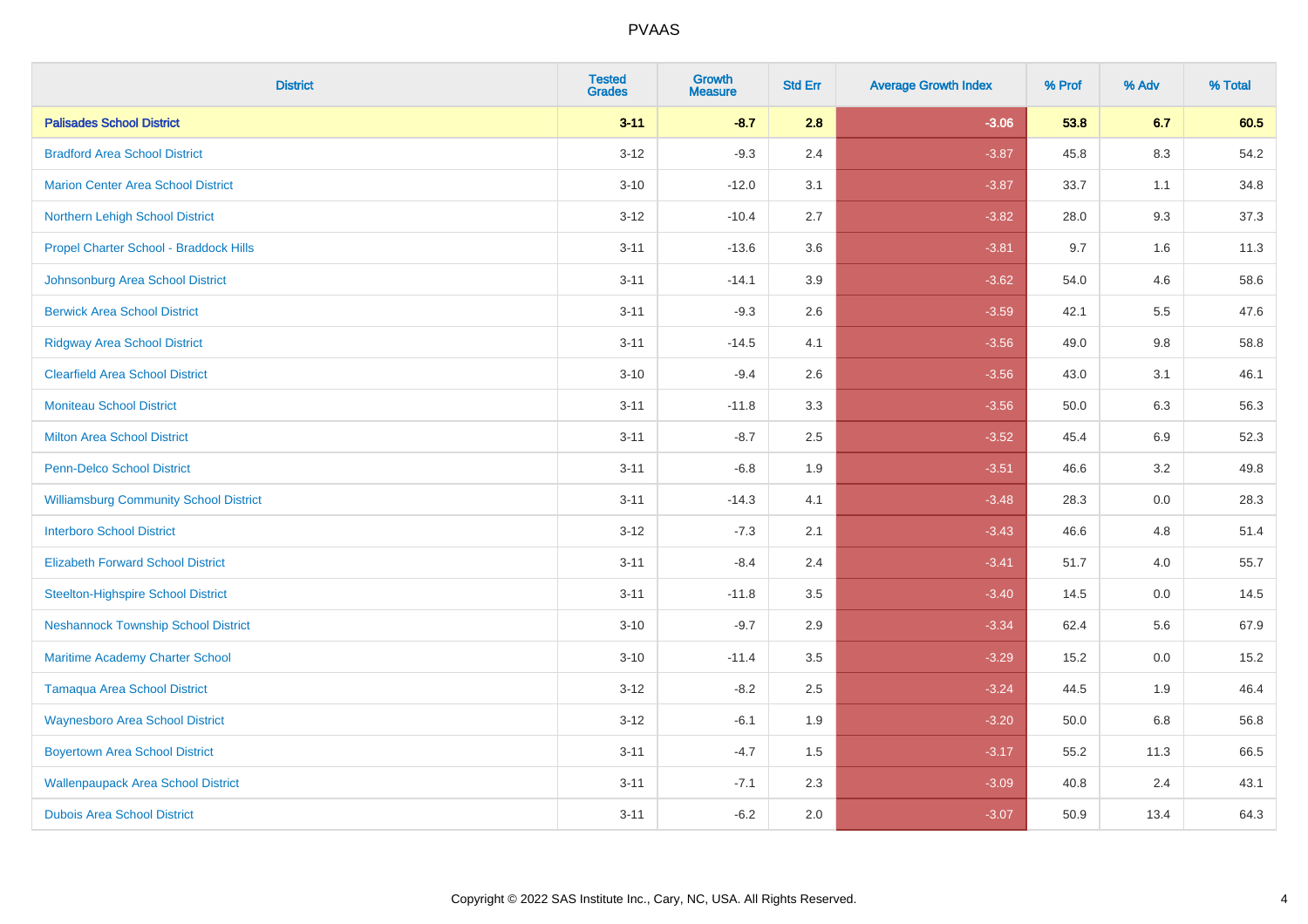| <b>District</b>                              | <b>Tested</b><br><b>Grades</b> | <b>Growth</b><br><b>Measure</b> | <b>Std Err</b> | <b>Average Growth Index</b> | % Prof | % Adv   | % Total |
|----------------------------------------------|--------------------------------|---------------------------------|----------------|-----------------------------|--------|---------|---------|
| <b>Palisades School District</b>             | $3 - 11$                       | $-8.7$                          | 2.8            | $-3.06$                     | 53.8   | 6.7     | 60.5    |
| <b>Palisades School District</b>             | $3 - 11$                       | $-8.7$                          | 2.8            | $-3.06$                     | 53.8   | 6.7     | 60.5    |
| <b>Pittsburgh School District</b>            | $3 - 11$                       | $-3.3$                          | 1.1            | $-3.04$                     | 33.9   | 8.2     | 42.1    |
| Philadelphia Academy Charter School          | $3 - 11$                       | $-8.9$                          | 2.9            | $-3.04$                     | 50.5   | 2.9     | 53.4    |
| <b>North East School District</b>            | $3 - 11$                       | $-9.3$                          | 3.1            | $-3.02$                     | 62.6   | 14.4    | 77.0    |
| <b>Penn Hills School District</b>            | $3 - 11$                       | $-7.6$                          | 2.6            | $-2.94$                     | 33.1   | 0.7     | 33.8    |
| <b>Conneaut School District</b>              | $3 - 12$                       | $-7.5$                          | 2.6            | $-2.91$                     | 38.4   | 7.4     | 45.8    |
| <b>Easton Area School District</b>           | $3 - 12$                       | $-4.1$                          | 1.4            | $-2.91$                     | 39.9   | 4.0     | 43.9    |
| <b>Rochester Area School District</b>        | $3 - 11$                       | $-13.2$                         | 4.6            | $-2.89$                     | 19.5   | 1.3     | 20.8    |
| <b>Union City Area School District</b>       | $3 - 12$                       | $-10.2$                         | 3.6            | $-2.87$                     | 42.9   | $3.2\,$ | 46.0    |
| Northern Potter School District              | $3 - 12$                       | $-13.1$                         | 4.6            | $-2.84$                     | 37.5   | 0.0     | 37.5    |
| <b>Propel Charter School-Homestead</b>       | $3 - 11$                       | $-11.7$                         | 4.1            | $-2.84$                     | 15.9   | 0.0     | 15.9    |
| <b>Nazareth Area School District</b>         | $3 - 11$                       | $-4.7$                          | 1.7            | $-2.82$                     | 59.2   | 9.9     | 69.0    |
| <b>Carlisle Area School District</b>         | $3 - 11$                       | $-5.3$                          | 1.9            | $-2.81$                     | 54.0   | 6.3     | 60.3    |
| <b>Carmichaels Area School District</b>      | $3 - 10$                       | $-9.3$                          | 3.3            | $-2.81$                     | 35.1   | 1.4     | 36.5    |
| <b>Redbank Valley School District</b>        | $3 - 11$                       | $-9.5$                          | 3.4            | $-2.77$                     | 31.5   | 4.9     | 36.4    |
| <b>Highlands School District</b>             | $3 - 11$                       | $-7.4$                          | 2.7            | $-2.76$                     | 44.4   | 3.7     | 48.2    |
| <b>Forest Hills School District</b>          | $3 - 11$                       | $-7.3$                          | 2.7            | $-2.74$                     | 41.1   | 13.7    | 54.8    |
| <b>Trinity Area School District</b>          | $3 - 11$                       | $-5.4$                          | 2.0            | $-2.71$                     | 48.3   | 11.8    | 60.1    |
| <b>Propel Charter School-Montour</b>         | $3 - 10$                       | $-10.7$                         | 3.9            | $-2.71$                     | 13.7   | 0.0     | 13.7    |
| South Allegheny School District              | $3 - 11$                       | $-8.8$                          | 3.2            | $-2.70$                     | 40.5   | 0.0     | 40.5    |
| <b>Quakertown Community School District</b>  | $3 - 12$                       | $-4.4$                          | 1.6            | $-2.70$                     | 56.5   | 10.0    | 66.6    |
| <b>Blairsville-Saltsburg School District</b> | $3 - 11$                       | $-8.0$                          | 3.0            | $-2.68$                     | 37.3   | 7.0     | 44.3    |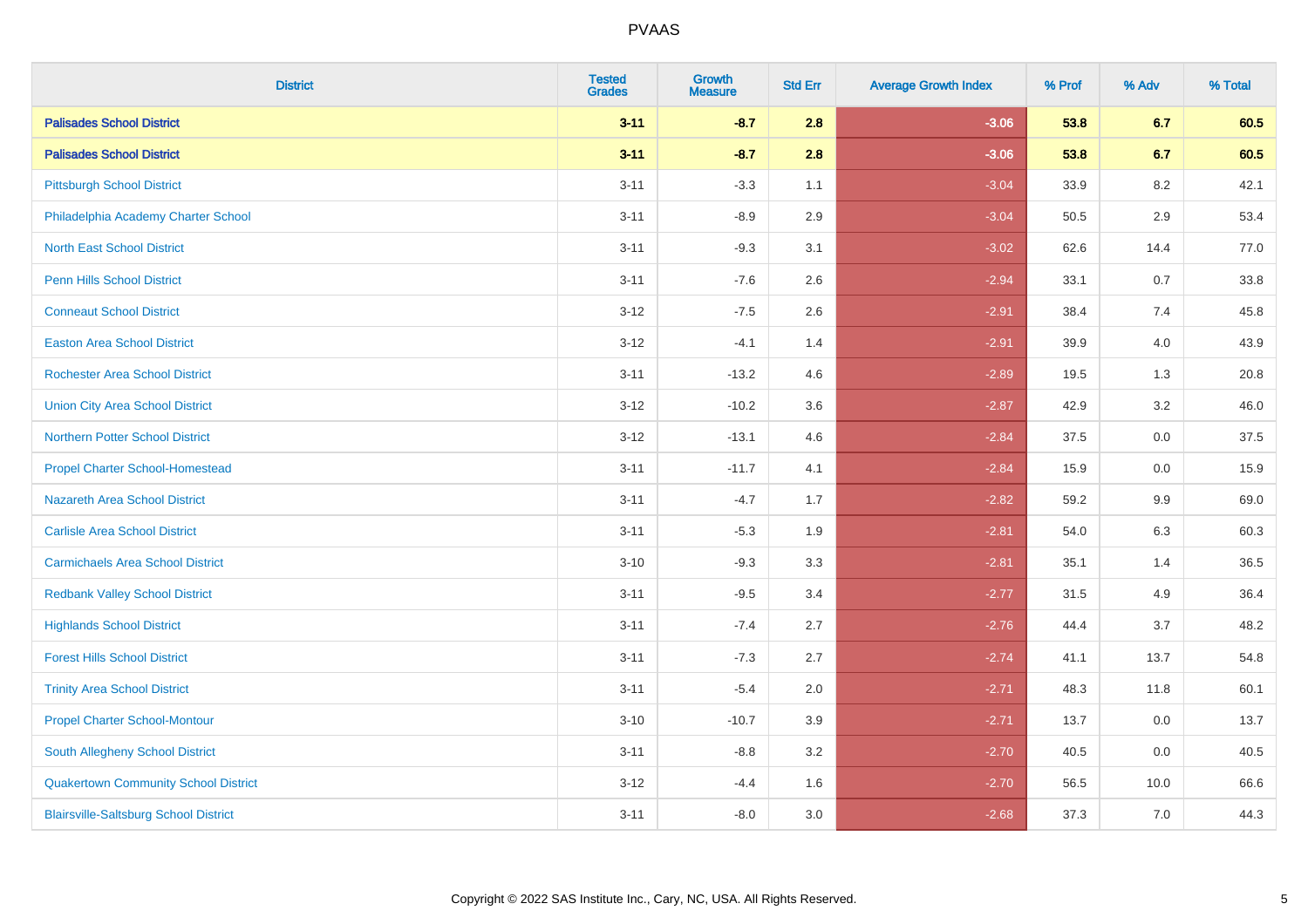| <b>District</b>                               | <b>Tested</b><br><b>Grades</b> | Growth<br><b>Measure</b> | <b>Std Err</b> | <b>Average Growth Index</b> | % Prof | % Adv   | % Total |
|-----------------------------------------------|--------------------------------|--------------------------|----------------|-----------------------------|--------|---------|---------|
| <b>Palisades School District</b>              | $3 - 11$                       | $-8.7$                   | 2.8            | $-3.06$                     | 53.8   | 6.7     | 60.5    |
| <b>Harbor Creek School District</b>           | $3 - 11$                       | $-7.1$                   | 2.7            | $-2.67$                     | 48.8   | 15.2    | 64.0    |
| <b>Pine Grove Area School District</b>        | $3 - 11$                       | $-7.7$                   | 2.9            | $-2.66$                     | 42.3   | 7.7     | 50.0    |
| <b>New Castle Area School District</b>        | $3-12$                         | $-6.4$                   | 2.4            | $-2.66$                     | 32.5   | $4.3$   | 36.8    |
| Northern Tioga School District                | $3 - 12$                       | $-7.5$                   | 2.8            | $-2.64$                     | 54.0   | 1.2     | 55.2    |
| <b>Dunmore School District</b>                | $3 - 11$                       | $-7.7$                   | 2.9            | $-2.62$                     | 34.0   | 7.2     | 41.2    |
| <b>Coatesville Area School District</b>       | $3 - 11$                       | $-4.4$                   | 1.7            | $-2.62$                     | 36.3   | $4.2\,$ | 40.5    |
| <b>Northwest Area School District</b>         | $3 - 10$                       | $-10.0$                  | 3.8            | $-2.59$                     | 34.6   | 7.3     | 41.8    |
| <b>Blue Mountain School District</b>          | $3 - 10$                       | $-5.8$                   | 2.3            | $-2.56$                     | 46.6   | 8.5     | 55.1    |
| <b>Slippery Rock Area School District</b>     | $3 - 11$                       | $-6.3$                   | 2.5            | $-2.51$                     | 56.2   | $9.5\,$ | 65.7    |
| <b>North Star School District</b>             | $3 - 11$                       | $-8.7$                   | 3.5            | $-2.51$                     | 47.8   | 6.0     | 53.7    |
| Mahanoy Area School District                  | $3 - 10$                       | $-9.0$                   | 3.6            | $-2.49$                     | 26.2   | 1.6     | 27.9    |
| <b>Keystone Central School District</b>       | $3 - 11$                       | $-5.1$                   | 2.0            | $-2.46$                     | 44.7   | 4.6     | 49.4    |
| <b>Sugar Valley Rural Charter School</b>      | $3 - 11$                       | $-11.0$                  | 4.5            | $-2.46$                     | 14.9   | $0.0\,$ | 14.9    |
| <b>Mohawk Area School District</b>            | $3 - 11$                       | $-7.5$                   | 3.1            | $-2.45$                     | 49.4   | 11.0    | 60.4    |
| <b>Innovative Arts Academy Charter School</b> | $6 - 11$                       | $-9.1$                   | 3.7            | $-2.44$                     | 9.5    | 0.0     | 9.5     |
| <b>Yough School District</b>                  | $3 - 10$                       | $-6.6$                   | 2.7            | $-2.43$                     | 50.8   | 4.0     | 54.8    |
| <b>Chartiers-Houston School District</b>      | $3 - 10$                       | $-8.6$                   | 3.5            | $-2.41$                     | 59.7   | 4.5     | 64.2    |
| <b>Farrell Area School District</b>           | $3 - 11$                       | $-10.4$                  | 4.3            | $-2.41$                     | 19.0   | 0.0     | 19.0    |
| <b>Universal Audenried Charter School</b>     | $9 - 11$                       | $-5.8$                   | 2.4            | $-2.40$                     | 14.6   | 0.0     | 14.6    |
| <b>Freedom Area School District</b>           | $3 - 11$                       | $-7.1$                   | 3.0            | $-2.37$                     | 43.8   | 4.2     | 47.9    |
| Jefferson-Morgan School District              | $3 - 10$                       | $-9.9$                   | 4.2            | $-2.35$                     | 43.8   | 4.2     | 47.9    |
| La Academia Partnership Charter School        | $6 - 11$                       | $-11.0$                  | 4.7            | $-2.34$                     | 6.8    | 0.0     | 6.8     |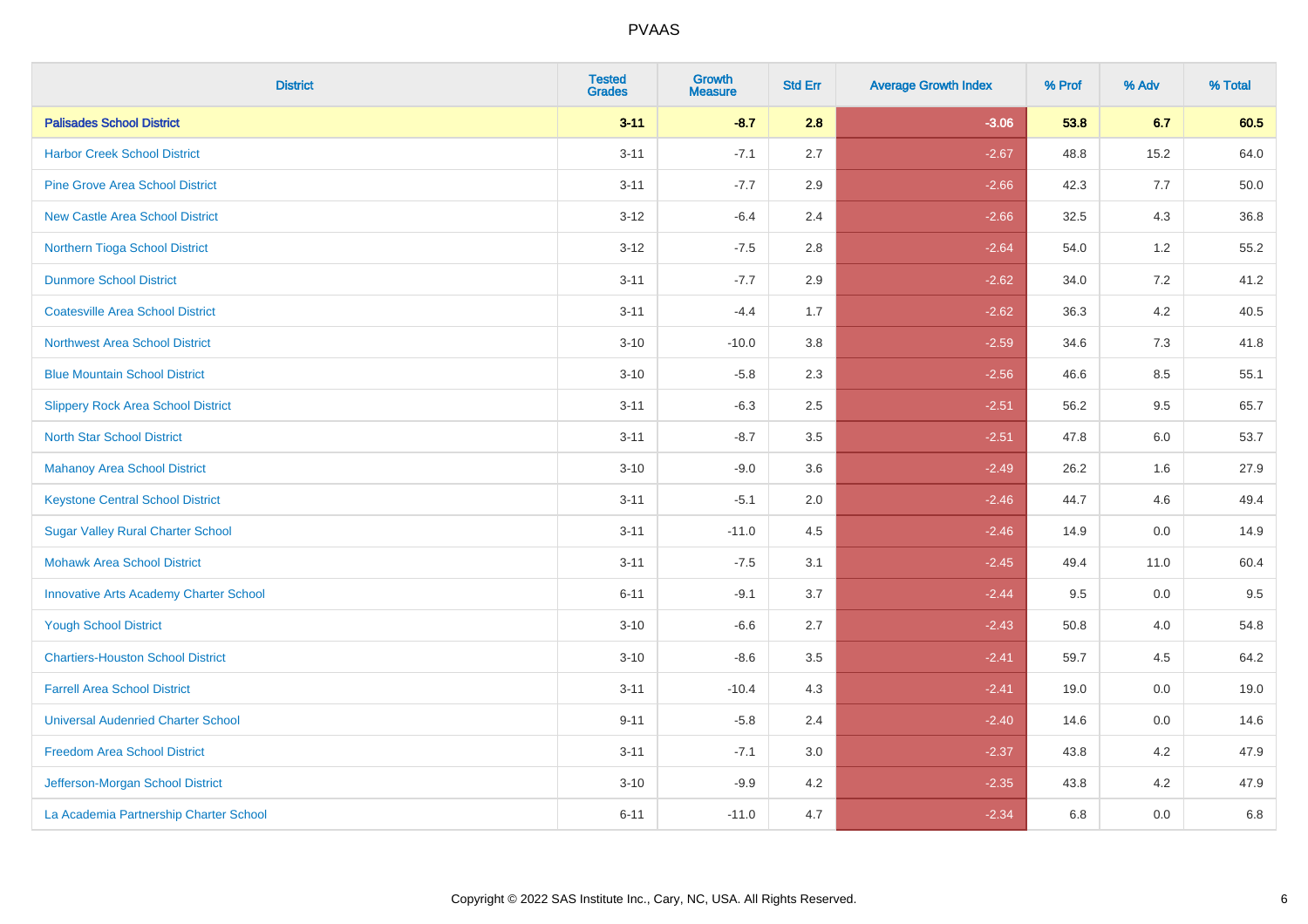| <b>District</b>                                   | <b>Tested</b><br><b>Grades</b> | <b>Growth</b><br><b>Measure</b> | <b>Std Err</b> | <b>Average Growth Index</b> | % Prof | % Adv   | % Total |
|---------------------------------------------------|--------------------------------|---------------------------------|----------------|-----------------------------|--------|---------|---------|
| <b>Palisades School District</b>                  | $3 - 11$                       | $-8.7$                          | 2.8            | $-3.06$                     | 53.8   | 6.7     | 60.5    |
| <b>Southmoreland School District</b>              | $3 - 11$                       | $-8.3$                          | 3.6            | $-2.32$                     | 56.8   | 7.2     | 64.0    |
| <b>Upper Moreland Township School District</b>    | $3 - 11$                       | $-5.0$                          | 2.2            | $-2.31$                     | 57.9   | 4.0     | 61.9    |
| South Williamsport Area School District           | $3 - 10$                       | $-5.7$                          | 2.5            | $-2.30$                     | 45.5   | 4.5     | 50.0    |
| Salisbury-Elk Lick School District                | $3 - 11$                       | $-13.5$                         | 5.9            | $-2.30$                     | 27.8   | 0.0     | 27.8    |
| <b>Indiana Area School District</b>               | $3 - 11$                       | $-5.3$                          | 2.3            | $-2.28$                     | 47.6   | 18.4    | 66.1    |
| <b>Oxford Area School District</b>                | $3 - 11$                       | $-4.3$                          | 1.9            | $-2.26$                     | 41.3   | $8.0\,$ | 49.3    |
| <b>Juniata County School District</b>             | $3 - 12$                       | $-4.9$                          | 2.1            | $-2.26$                     | 38.5   | 2.9     | 41.4    |
| Portage Area School District                      | $3 - 10$                       | $-8.1$                          | 3.6            | $-2.26$                     | 40.6   | 9.4     | 50.0    |
| <b>Windber Area School District</b>               | $3 - 11$                       | $-7.2$                          | 3.2            | $-2.24$                     | 55.4   | 7.2     | 62.6    |
| <b>East Lycoming School District</b>              | $3 - 11$                       | $-6.0$                          | 2.7            | $-2.24$                     | 48.3   | 4.2     | 52.5    |
| <b>York Co School Of Technology</b>               | $9 - 12$                       | $-3.8$                          | 1.7            | $-2.22$                     | 39.1   | 5.6     | 44.7    |
| <b>Muncy School District</b>                      | $3 - 11$                       | $-8.1$                          | 3.7            | $-2.21$                     | 42.0   | 3.8     | 45.8    |
| <b>West Middlesex Area School District</b>        | $3 - 10$                       | $-8.4$                          | 3.8            | $-2.21$                     | 34.9   | 2.8     | 37.6    |
| Jim Thorpe Area School District                   | $3 - 11$                       | $-5.8$                          | 2.7            | $-2.19$                     | 33.3   | 7.4     | 40.7    |
| <b>Keystone Education Center Charter School</b>   | $3 - 12$                       | $-12.9$                         | 5.9            | $-2.19$                     | 28.0   | 0.0     | 28.0    |
| <b>Perkiomen Valley School District</b>           | $3 - 11$                       | $-3.5$                          | 1.6            | $-2.18$                     | 53.8   | 13.4    | 67.2    |
| <b>Benton Area School District</b>                | $3 - 10$                       | $-9.7$                          | 4.5            | $-2.18$                     | 43.2   | 5.4     | 48.6    |
| Susquehanna Township School District              | $3 - 12$                       | $-5.8$                          | 2.7            | $-2.17$                     | 36.0   | 5.6     | 41.6    |
| <b>Crawford Central School District</b>           | $3 - 11$                       | $-4.7$                          | 2.2            | $-2.15$                     | 40.6   | 10.5    | 51.1    |
| <b>Aliquippa School District</b>                  | $3 - 11$                       | $-9.0$                          | 4.2            | $-2.14$                     | 11.0   | 0.0     | 11.0    |
| <b>Williams Valley School District</b>            | $3 - 11$                       | $-7.3$                          | 3.4            | $-2.13$                     | 23.2   | 0.0     | 23.2    |
| <b>Executive Education Academy Charter School</b> | $3 - 10$                       | $-6.5$                          | 3.1            | $-2.08$                     | 23.7   | 2.2     | 25.8    |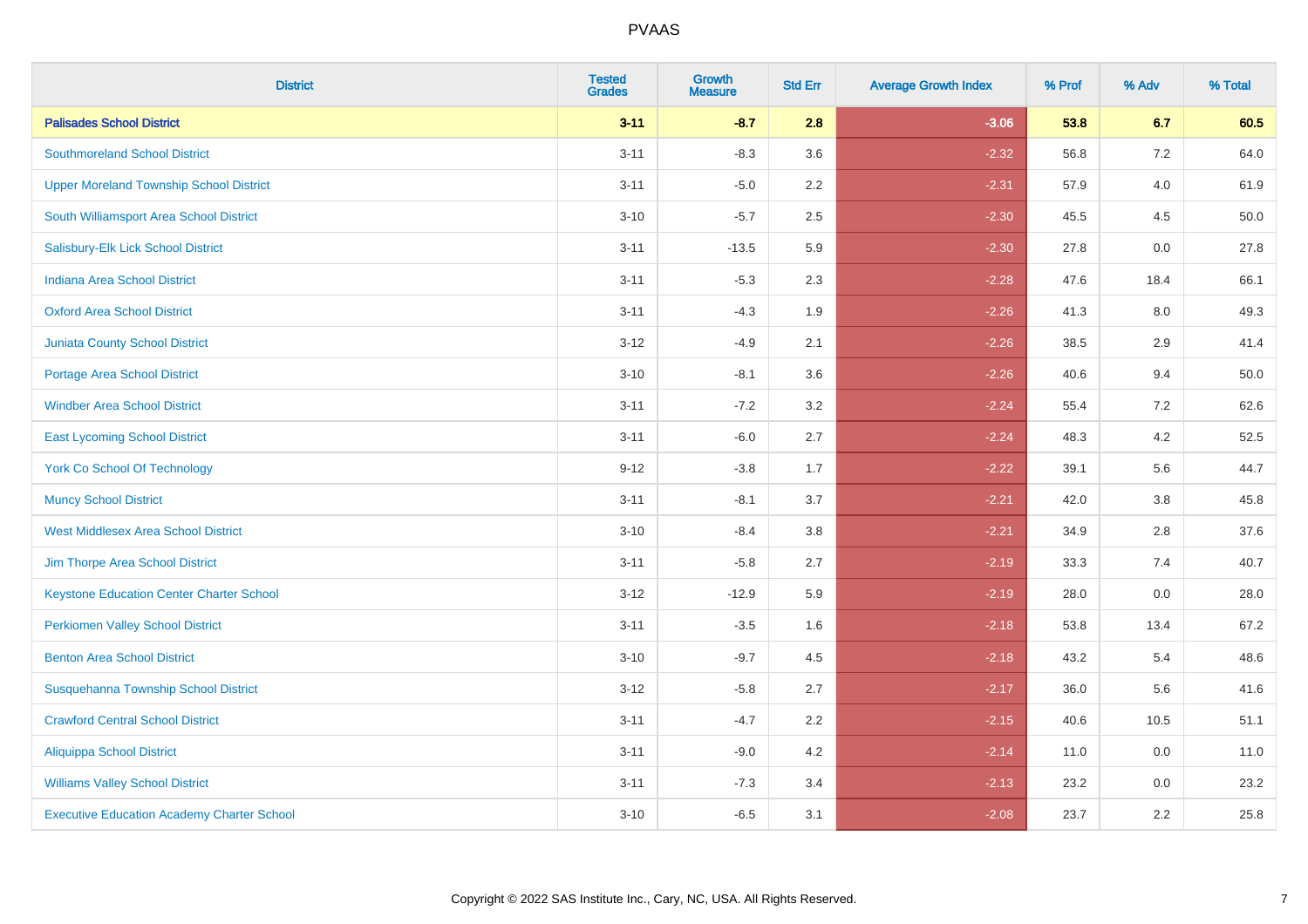| <b>District</b>                                | <b>Tested</b><br><b>Grades</b> | <b>Growth</b><br><b>Measure</b> | <b>Std Err</b> | <b>Average Growth Index</b> | % Prof | % Adv | % Total |
|------------------------------------------------|--------------------------------|---------------------------------|----------------|-----------------------------|--------|-------|---------|
| <b>Palisades School District</b>               | $3 - 11$                       | $-8.7$                          | 2.8            | $-3.06$                     | 53.8   | 6.7   | 60.5    |
| <b>Middletown Area School District</b>         | $3 - 11$                       | $-5.3$                          | 2.6            | $-2.05$                     | 46.4   | 5.3   | 51.7    |
| <b>Karns City Area School District</b>         | $3 - 11$                       | $-6.0$                          | 2.9            | $-2.03$                     | 53.1   | 8.3   | 61.5    |
| <b>Corry Area School District</b>              | $3 - 11$                       | $-5.3$                          | 2.6            | $-2.03$                     | 38.5   | 6.0   | 44.5    |
| <b>California Area School District</b>         | $3 - 10$                       | $-7.3$                          | 3.6            | $-2.02$                     | 42.6   | 9.8   | 52.5    |
| <b>Moshannon Valley School District</b>        | $3 - 10$                       | $-7.0$                          | 3.4            | $-2.01$                     | 48.5   | 0.0   | 48.5    |
| The New Academy Charter School                 | $8 - 11$                       | $-10.4$                         | 5.2            | $-2.00$                     | 0.0    | 0.0   | 0.0     |
| <b>Upper Dauphin Area School District</b>      | $3 - 11$                       | $-6.3$                          | 3.2            | $-1.98$                     | 37.4   | 4.8   | 42.2    |
| <b>Mount Union Area School District</b>        | $3 - 10$                       | $-6.1$                          | 3.1            | $-1.97$                     | 32.2   | 3.4   | 35.6    |
| <b>Forest City Regional School District</b>    | $3 - 12$                       | $-6.0$                          | 3.0            | $-1.96$                     | 44.1   | 0.0   | 44.1    |
| <b>Bermudian Springs School District</b>       | $3 - 11$                       | $-5.5$                          | 2.9            | $-1.94$                     | 56.4   | 6.8   | 63.2    |
| <b>Somerset Area School District</b>           | $3 - 11$                       | $-4.4$                          | 2.3            | $-1.93$                     | 44.4   | 14.9  | 59.3    |
| <b>Mount Pleasant Area School District</b>     | $3 - 11$                       | $-5.0$                          | 2.6            | $-1.93$                     | 52.6   | 0.0   | 52.6    |
| <b>Gettysburg Area School District</b>         | $3 - 11$                       | $-4.0$                          | 2.1            | $-1.89$                     | 45.3   | 14.0  | 59.3    |
| <b>Greensburg Salem School District</b>        | $3 - 11$                       | $-4.4$                          | 2.4            | $-1.88$                     | 47.6   | 4.9   | 52.4    |
| <b>East Allegheny School District</b>          | $3 - 11$                       | $-6.3$                          | 3.3            | $-1.87$                     | 31.9   | 9.7   | 41.7    |
| <b>Western Beaver County School District</b>   | $3 - 11$                       | $-7.8$                          | 4.2            | $-1.87$                     | 56.5   | 6.5   | 63.0    |
| <b>Central Columbia School District</b>        | $3 - 12$                       | $-4.8$                          | 2.6            | $-1.86$                     | 53.7   | 14.8  | 68.5    |
| <b>Kiski Area School District</b>              | $3 - 11$                       | $-3.7$                          | 2.0            | $-1.86$                     | 57.4   | 10.4  | 67.8    |
| <b>Brownsville Area School District</b>        | $3 - 12$                       | $-7.2$                          | 3.9            | $-1.83$                     | 34.4   | 6.1   | 40.5    |
| <b>Montrose Area School District</b>           | $3 - 10$                       | $-5.5$                          | 3.0            | $-1.82$                     | 46.7   | 5.4   | 52.2    |
| <b>Brandywine Heights Area School District</b> | $3 - 11$                       | $-4.9$                          | 2.7            | $-1.81$                     | 49.2   | 8.2   | 57.4    |
| <b>Pequea Valley School District</b>           | $3 - 11$                       | $-5.8$                          | 3.2            | $-1.80$                     | 39.8   | 9.1   | 48.9    |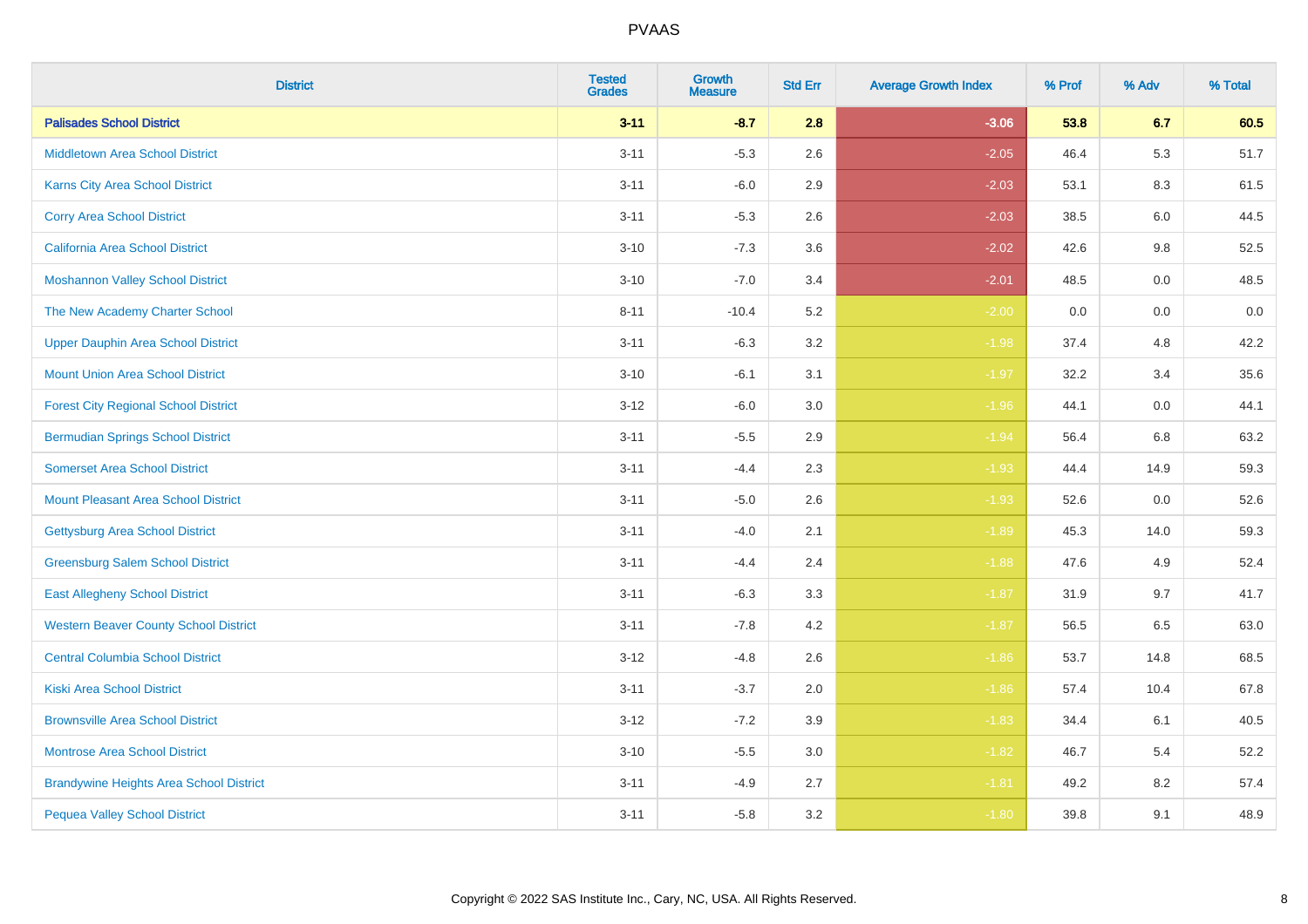| <b>District</b>                                                       | <b>Tested</b><br><b>Grades</b> | <b>Growth</b><br><b>Measure</b> | <b>Std Err</b> | <b>Average Growth Index</b> | % Prof | % Adv   | % Total |
|-----------------------------------------------------------------------|--------------------------------|---------------------------------|----------------|-----------------------------|--------|---------|---------|
| <b>Palisades School District</b>                                      | $3 - 11$                       | $-8.7$                          | 2.8            | $-3.06$                     | 53.8   | 6.7     | 60.5    |
| <b>Pittston Area School District</b>                                  | $3 - 11$                       | $-10.1$                         | 5.6            | $-1.80$                     | 38.1   | 9.5     | 47.6    |
| <b>Washington School District</b>                                     | $3 - 11$                       | $-4.9$                          | 2.8            | $-1.76$                     | 30.1   | 2.4     | 32.5    |
| <b>Canton Area School District</b>                                    | $3 - 11$                       | $-5.5$                          | $3.2\,$        | $-1.75$                     | 40.7   | 2.3     | 43.0    |
| <b>Old Forge School District</b>                                      | $3 - 12$                       | $-5.9$                          | 3.4            | $-1.73$                     | 52.9   | 7.1     | 60.0    |
| Perseus House Charter School Of Excellence                            | $6 - 11$                       | $-5.2$                          | 3.0            | $-1.72$                     | 16.5   | 0.0     | 16.5    |
| <b>Brentwood Borough School District</b>                              | $3 - 11$                       | $-5.3$                          | $3.0\,$        | $-1.72$                     | 52.0   | 6.1     | 58.2    |
| East Pennsboro Area School District                                   | $3 - 11$                       | $-4.2$                          | 2.5            | $-1.71$                     | 60.8   | 8.5     | 69.3    |
| <b>Twin Valley School District</b>                                    | $3 - 12$                       | $-3.6$                          | 2.1            | $-1.69$                     | 49.6   | 7.1     | 56.8    |
| <b>Pottstown School District</b>                                      | $3 - 12$                       | $-4.0$                          | 2.4            | $-1.68$                     | 29.8   | 1.2     | 31.0    |
| <b>Fairfield Area School District</b>                                 | $3 - 11$                       | $-5.6$                          | 3.4            | $-1.66$                     | 57.9   | 4.0     | 61.8    |
| <b>Shamokin Area School District</b>                                  | $3 - 11$                       | $-7.7$                          | 4.8            | $-1.60$                     | 38.1   | 3.2     | 41.3    |
| Preparatory Charter School Of Mathematics, Science, Tech, And Careers | $9 - 10$                       | $-4.0$                          | 2.5            | $-1.59$                     | 15.0   | $0.0\,$ | 15.0    |
| <b>Carbon Career &amp; Technical Institute</b>                        | $9 - 11$                       | $-5.7$                          | 3.6            | $-1.59$                     | 34.5   | 1.2     | 35.7    |
| <b>Tri-Valley School District</b>                                     | $3 - 10$                       | $-6.4$                          | 4.1            | $-1.57$                     | 37.0   | 4.4     | 41.3    |
| <b>Fort Cherry School District</b>                                    | $3 - 10$                       | $-5.9$                          | 3.8            | $-1.56$                     | 55.2   | 5.2     | 60.3    |
| <b>MaST Community Charter School</b>                                  | $3 - 10$                       | $-4.1$                          | 2.7            | $-1.52$                     | 44.0   | 9.5     | 53.4    |
| <b>Claysburg-Kimmel School District</b>                               | $3 - 11$                       | $-5.7$                          | 4.0            | $-1.42$                     | 42.9   | 8.2     | 51.0    |
| <b>Westmont Hilltop School District</b>                               | $3 - 11$                       | $-4.0$                          | 2.8            | $-1.40$                     | 36.3   | 13.3    | 49.6    |
| <b>Greencastle-Antrim School District</b>                             | $3 - 11$                       | $-3.0$                          | 2.2            | $-1.36$                     | 62.4   | 9.9     | 72.3    |
| <b>Ferndale Area School District</b>                                  | $3 - 10$                       | $-5.8$                          | 4.3            | $-1.33$                     | 40.0   | 0.0     | 40.0    |
| <b>Cambria Heights School District</b>                                | $3 - 10$                       | $-4.1$                          | 3.1            | $-1.32$                     | 51.0   | 6.0     | 57.0    |
| <b>Ellwood City Area School District</b>                              | $3 - 11$                       | $-4.2$                          | 3.2            | $-1.29$                     | 54.1   | 14.1    | 68.2    |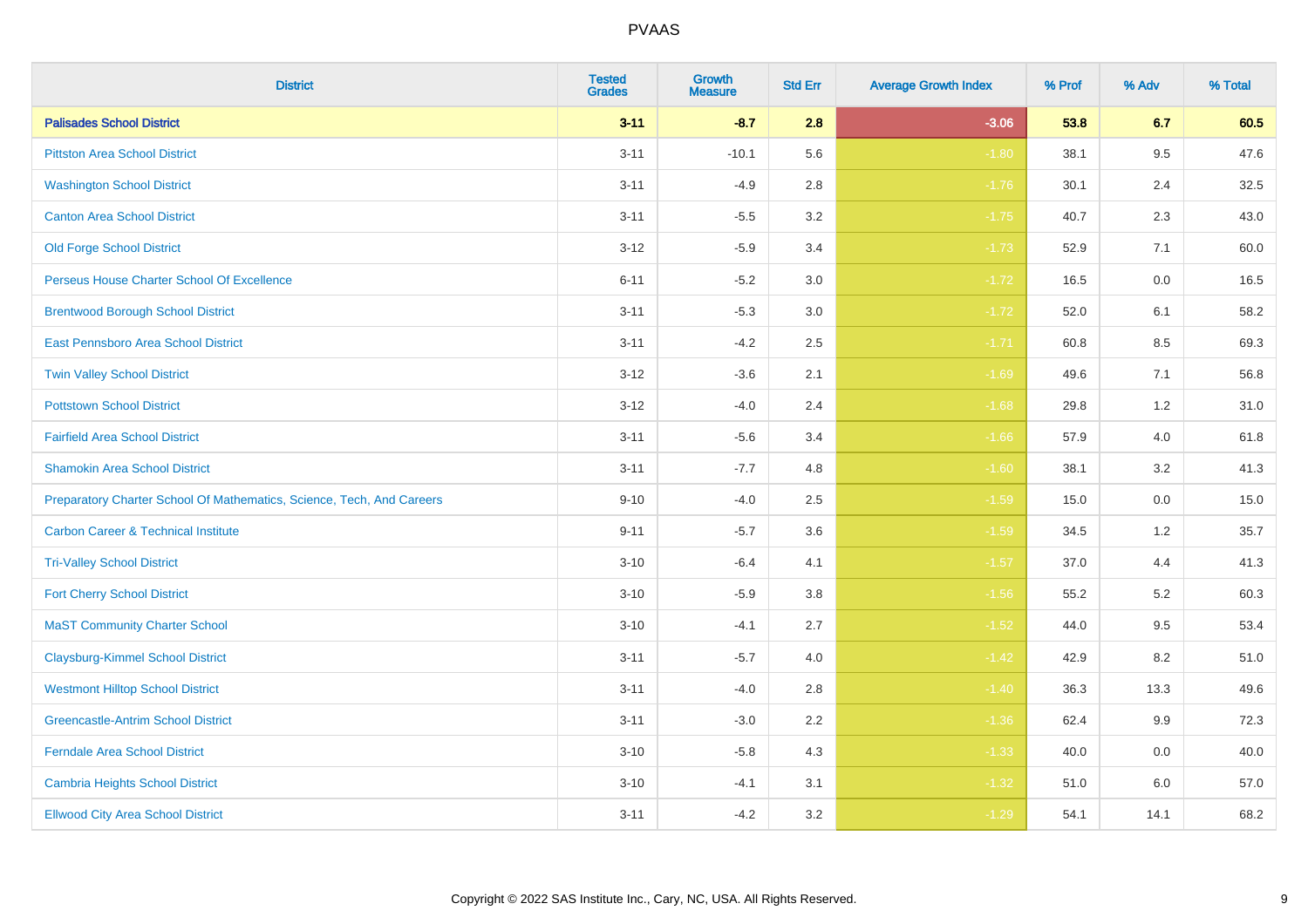| <b>District</b>                              | <b>Tested</b><br><b>Grades</b> | <b>Growth</b><br><b>Measure</b> | <b>Std Err</b> | <b>Average Growth Index</b> | % Prof | % Adv   | % Total |
|----------------------------------------------|--------------------------------|---------------------------------|----------------|-----------------------------|--------|---------|---------|
| <b>Palisades School District</b>             | $3 - 11$                       | $-8.7$                          | 2.8            | $-3.06$                     | 53.8   | 6.7     | 60.5    |
| <b>Shade-Central City School District</b>    | $3 - 11$                       | $-5.9$                          | 4.6            | $-1.28$                     | 27.8   | 0.0     | 27.8    |
| <b>Bristol Borough School District</b>       | $3 - 12$                       | $-4.3$                          | 3.4            | $-1.27$                     | 39.7   | 1.3     | 41.0    |
| <b>Troy Area School District</b>             | $3 - 10$                       | $-4.3$                          | 3.4            | $-1.26$                     | 43.2   | 5.7     | 48.9    |
| <b>Apollo-Ridge School District</b>          | $3 - 12$                       | $-4.7$                          | 3.7            | $-1.24$                     | 50.0   | 10.0    | 60.0    |
| <b>Elk Lake School District</b>              | $3 - 11$                       | $-4.0$                          | 3.3            | $-1.23$                     | 46.2   | 3.3     | 49.4    |
| <b>Scranton School District</b>              | $3 - 12$                       | $-2.9$                          | 2.4            | $-1.22$                     | 45.6   | 3.6     | 49.1    |
| <b>Riverview School District</b>             | $3 - 11$                       | $-4.6$                          | 3.8            | $-1.20$                     | 57.9   | 15.8    | 73.7    |
| <b>Greater Johnstown School District</b>     | $3 - 11$                       | $-3.1$                          | 2.6            | $-1.19$                     | 26.1   | 0.0     | 26.1    |
| <b>Big Beaver Falls Area School District</b> | $3 - 11$                       | $-3.9$                          | 3.3            | $-1.18$                     | 34.1   | 3.5     | 37.6    |
| <b>Chichester School District</b>            | $3 - 11$                       | $-2.7$                          | 2.3            | $-1.17$                     | 44.6   | 6.6     | 51.2    |
| <b>Chestnut Ridge School District</b>        | $3 - 12$                       | $-3.4$                          | 2.9            | $-1.17$                     | 46.6   | 5.8     | 52.4    |
| <b>Kane Area School District</b>             | $3 - 10$                       | $-3.7$                          | 3.2            | $-1.17$                     | 39.5   | 9.9     | 49.4    |
| <b>Antietam School District</b>              | $3 - 10$                       | $-4.3$                          | 3.8            | $-1.13$                     | 36.4   | $5.4$   | 41.8    |
| Jeannette City School District               | $3 - 11$                       | $-4.3$                          | 3.8            | $-1.13$                     | 46.7   | 7.5     | 54.2    |
| <b>Dallas School District</b>                | $3 - 11$                       | $-2.5$                          | 2.2            | $-1.12$                     | 54.9   | $7.6\,$ | 62.4    |
| Juniata Valley School District               | $3 - 11$                       | $-3.9$                          | 3.5            | $-1.10$                     | 44.4   | 3.5     | 47.8    |
| <b>Riverside School District</b>             | $3 - 11$                       | $-3.2$                          | 3.0            | $-1.09$                     | 43.0   | 9.0     | 52.0    |
| Conemaugh Township Area School District      | $3 - 12$                       | $-3.7$                          | 3.4            | $-1.09$                     | 53.8   | 17.6    | 71.4    |
| Oil City Area School District                | $3 - 11$                       | $-2.9$                          | 2.6            | $-1.08$                     | 44.4   | 5.8     | 50.2    |
| <b>Quaker Valley School District</b>         | $3 - 11$                       | $-2.8$                          | 2.6            | $-1.08$                     | 55.2   | 13.2    | 68.4    |
| <b>West Greene School District</b>           | $3 - 11$                       | $-4.5$                          | 4.3            | $-1.04$                     | 36.6   | 7.3     | 43.9    |
| <b>Lewisburg Area School District</b>        | $3 - 11$                       | $-2.7$                          | 2.6            | $-1.03$                     | 57.0   | 18.5    | 75.6    |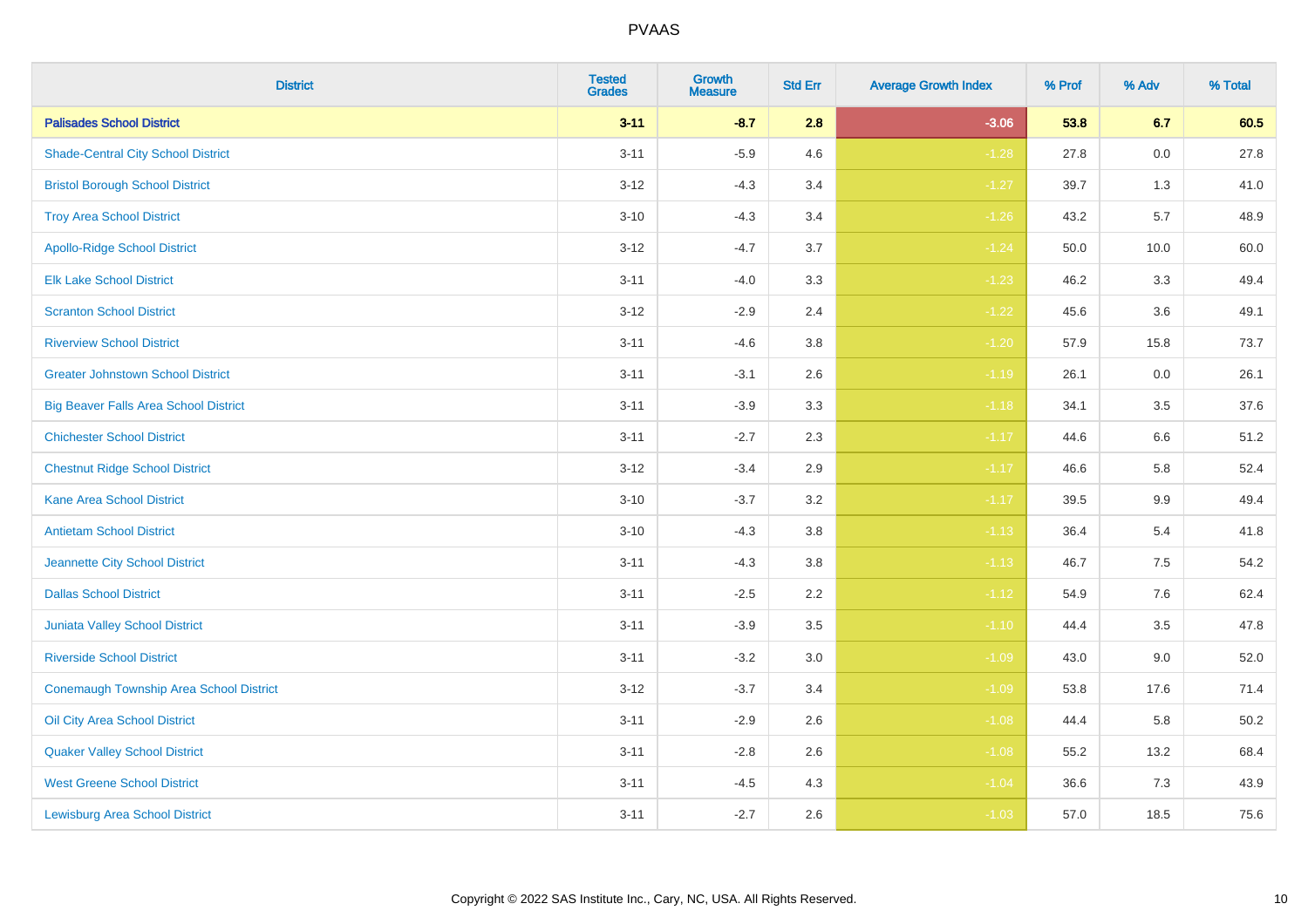| <b>District</b>                               | <b>Tested</b><br><b>Grades</b> | <b>Growth</b><br><b>Measure</b> | <b>Std Err</b> | <b>Average Growth Index</b> | % Prof | % Adv | % Total |
|-----------------------------------------------|--------------------------------|---------------------------------|----------------|-----------------------------|--------|-------|---------|
| <b>Palisades School District</b>              | $3 - 11$                       | $-8.7$                          | 2.8            | $-3.06$                     | 53.8   | 6.7   | 60.5    |
| <b>Valley Grove School District</b>           | $3 - 10$                       | $-3.7$                          | 3.7            | $-1.01$                     | 51.2   | 6.1   | 57.3    |
| <b>Seneca Valley School District</b>          | $3 - 11$                       | $-1.4$                          | 1.4            | $-0.99$                     | 57.2   | 11.4  | 68.6    |
| <b>North Hills School District</b>            | $3 - 11$                       | $-1.8$                          | 1.8            | $-0.96$                     | 59.1   | 14.1  | 73.2    |
| Imhotep Institute Charter High School         | $9 - 11$                       | $-5.3$                          | 5.8            | $-0.92$                     | 25.0   | 0.0   | 25.0    |
| <b>Wyoming Valley West School District</b>    | $3 - 11$                       | $-2.2$                          | 2.4            | $-0.91$                     | 49.4   | 3.0   | 52.4    |
| <b>Sullivan County School District</b>        | $3 - 10$                       | $-4.0$                          | 4.4            | $-0.90$                     | 66.7   | 2.6   | 69.2    |
| <b>Austin Area School District</b>            | $3 - 11$                       | $-5.7$                          | 6.4            | $-0.90$                     | 33.3   | 5.6   | 38.9    |
| <b>Columbia Borough School District</b>       | $3 - 12$                       | $-3.1$                          | 3.5            | $-0.89$                     | 29.5   | 1.9   | 31.4    |
| <b>Montour School District</b>                | $3 - 11$                       | $-1.8$                          | 2.1            | $-0.88$                     | 61.4   | 15.1  | 76.5    |
| <b>Charleroi School District</b>              | $3 - 11$                       | $-2.6$                          | 3.0            | $-0.86$                     | 55.7   | 7.4   | 63.1    |
| <b>Phoenixville Area School District</b>      | $3 - 11$                       | $-1.7$                          | 2.1            | $-0.83$                     | 59.9   | 10.6  | 70.5    |
| <b>Chartiers Valley School District</b>       | $3 - 11$                       | $-1.7$                          | 2.0            | $-0.81$                     | 54.7   | 8.4   | 63.1    |
| <b>Forest Area School District</b>            | $3 - 11$                       | $-4.4$                          | 5.4            | $-0.81$                     | 36.2   | 2.1   | 38.3    |
| <b>Lebanon School District</b>                | $3 - 11$                       | $-1.6$                          | 1.9            | $-0.80$                     | 24.4   | 2.6   | 27.0    |
| Shenango Area School District                 | $3 - 11$                       | $-2.6$                          | 3.3            | $-0.79$                     | 50.6   | 13.9  | 64.6    |
| <b>Northeast Bradford School District</b>     | $3 - 10$                       | $-3.1$                          | 4.0            | $-0.78$                     | 33.9   | 3.4   | 37.3    |
| <b>Conemaugh Valley School District</b>       | $3 - 12$                       | $-3.2$                          | 4.1            | $-0.78$                     | 48.2   | 5.6   | 53.7    |
| <b>Gillingham Charter School</b>              | $3 - 11$                       | $-4.4$                          | 5.6            | $-0.77$                     | 20.8   | 8.3   | 29.2    |
| <b>Turkeyfoot Valley Area School District</b> | $3 - 12$                       | $-4.3$                          | 5.6            | $-0.76$                     | 22.0   | 5.1   | 27.1    |
| <b>Bald Eagle Area School District</b>        | $3 - 11$                       | $-2.1$                          | 2.7            | $-0.75$                     | 48.4   | 9.4   | 57.7    |
| Huntingdon Area School District               | $3 - 11$                       | $-2.0$                          | 2.7            | $-0.72$                     | 36.8   | 10.3  | 47.0    |
| Mt Lebanon School District                    | $3 - 11$                       | $-1.0$                          | 1.5            | $-0.70$                     | 61.9   | 24.0  | 85.9    |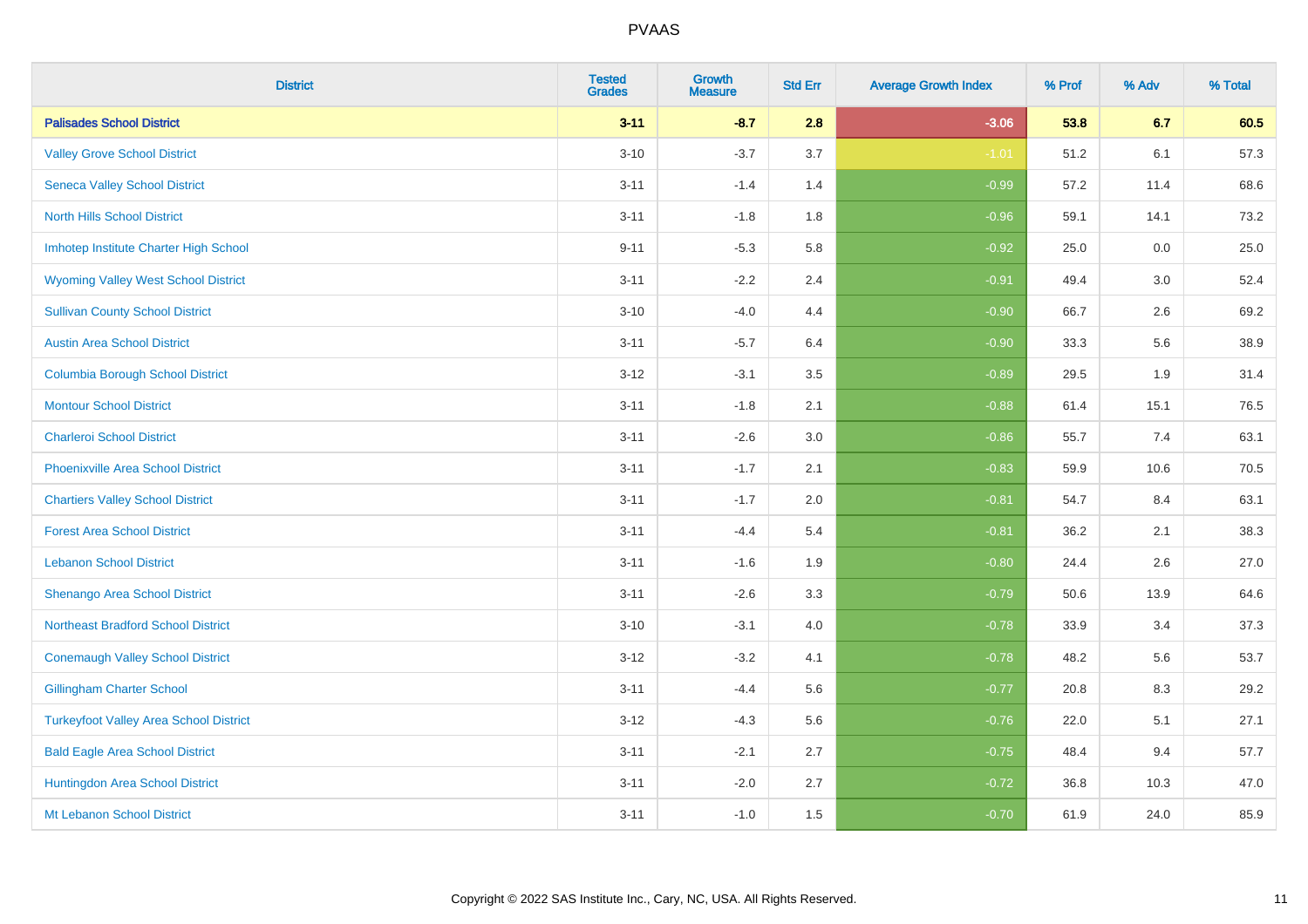| <b>District</b>                                         | <b>Tested</b><br><b>Grades</b> | <b>Growth</b><br><b>Measure</b> | <b>Std Err</b> | <b>Average Growth Index</b> | % Prof | % Adv | % Total |
|---------------------------------------------------------|--------------------------------|---------------------------------|----------------|-----------------------------|--------|-------|---------|
| <b>Palisades School District</b>                        | $3 - 11$                       | $-8.7$                          | 2.8            | $-3.06$                     | 53.8   | 6.7   | 60.5    |
| <b>Lehighton Area School District</b>                   | $3 - 11$                       | $-1.6$                          | 2.3            | $-0.70$                     | 51.1   | 5.6   | 56.7    |
| <b>North Pocono School District</b>                     | $3 - 11$                       | $-2.3$                          | 3.4            | $-0.68$                     | 52.0   | 16.4  | 68.5    |
| <b>Cheltenham School District</b>                       | $3 - 11$                       | $-1.4$                          | 2.1            | $-0.67$                     | 46.1   | 10.0  | 56.1    |
| <b>Fannett-Metal School District</b>                    | $3 - 11$                       | $-3.4$                          | 5.1            | $-0.67$                     | 38.7   | 8.1   | 46.8    |
| <b>Susquehanna Community School District</b>            | $3 - 11$                       | $-2.8$                          | 4.2            | $-0.66$                     | 49.4   | 6.9   | 56.3    |
| <b>Burgettstown Area School District</b>                | $3 - 11$                       | $-2.1$                          | 3.4            | $-0.62$                     | 50.0   | 1.4   | 51.4    |
| <b>Clarion-Limestone Area School District</b>           | $3 - 12$                       | $-2.5$                          | 4.1            | $-0.60$                     | 56.8   | 6.8   | 63.6    |
| <b>Manheim Township School District</b>                 | $3 - 12$                       | $-0.9$                          | 1.6            | $-0.58$                     | 53.2   | 15.5  | 68.7    |
| <b>Central Greene School District</b>                   | $3 - 11$                       | $-1.6$                          | 2.8            | $-0.55$                     | 54.2   | 2.8   | 57.0    |
| <b>Mid Valley School District</b>                       | $3 - 10$                       | $-1.7$                          | 3.0            | $-0.55$                     | 45.1   | 7.8   | 52.9    |
| <b>Wyoming Area School District</b>                     | $3 - 10$                       | $-1.3$                          | 2.6            | $-0.50$                     | 53.8   | 10.8  | 64.6    |
| <b>Canon-Mcmillan School District</b>                   | $3 - 11$                       | $-0.8$                          | 1.6            | $-0.50$                     | 58.7   | 15.9  | 74.6    |
| South Side Area School District                         | $3 - 11$                       | $-1.6$                          | 3.3            | $-0.48$                     | 50.0   | 6.8   | 56.8    |
| <b>Elizabethtown Area School District</b>               | $3 - 12$                       | $-0.9$                          | 1.9            | $-0.47$                     | 50.0   | 11.2  | 61.2    |
| Center For Student Learning Charter School At Pennsbury | $6 - 12$                       | $-2.9$                          | 6.1            | $-0.47$                     | 42.9   | 0.0   | 42.9    |
| <b>Conewago Valley School District</b>                  | $3 - 12$                       | $-0.9$                          | 2.0            | $-0.45$                     | 51.7   | 9.6   | 61.3    |
| <b>Bangor Area School District</b>                      | $3 - 12$                       | $-0.9$                          | 2.0            | $-0.43$                     | 44.3   | 4.7   | 49.0    |
| <b>Shaler Area School District</b>                      | $3 - 11$                       | $-0.8$                          | 1.9            | $-0.43$                     | 49.1   | 9.6   | 58.7    |
| North Schuylkill School District                        | $3 - 11$                       | $-1.0$                          | 2.4            | $-0.42$                     | 41.8   | 5.1   | 46.8    |
| <b>Sharpsville Area School District</b>                 | $3 - 11$                       | $-1.4$                          | 3.5            | $-0.40$                     | 55.2   | 13.4  | 68.7    |
| <b>Bellwood-Antis School District</b>                   | $3 - 10$                       | $-1.2$                          | 3.2            | $-0.39$                     | 55.1   | 10.1  | 65.2    |
| <b>Palmerton Area School District</b>                   | $3 - 11$                       | $-1.2$                          | 3.0            | $-0.39$                     | 57.4   | 5.0   | 62.4    |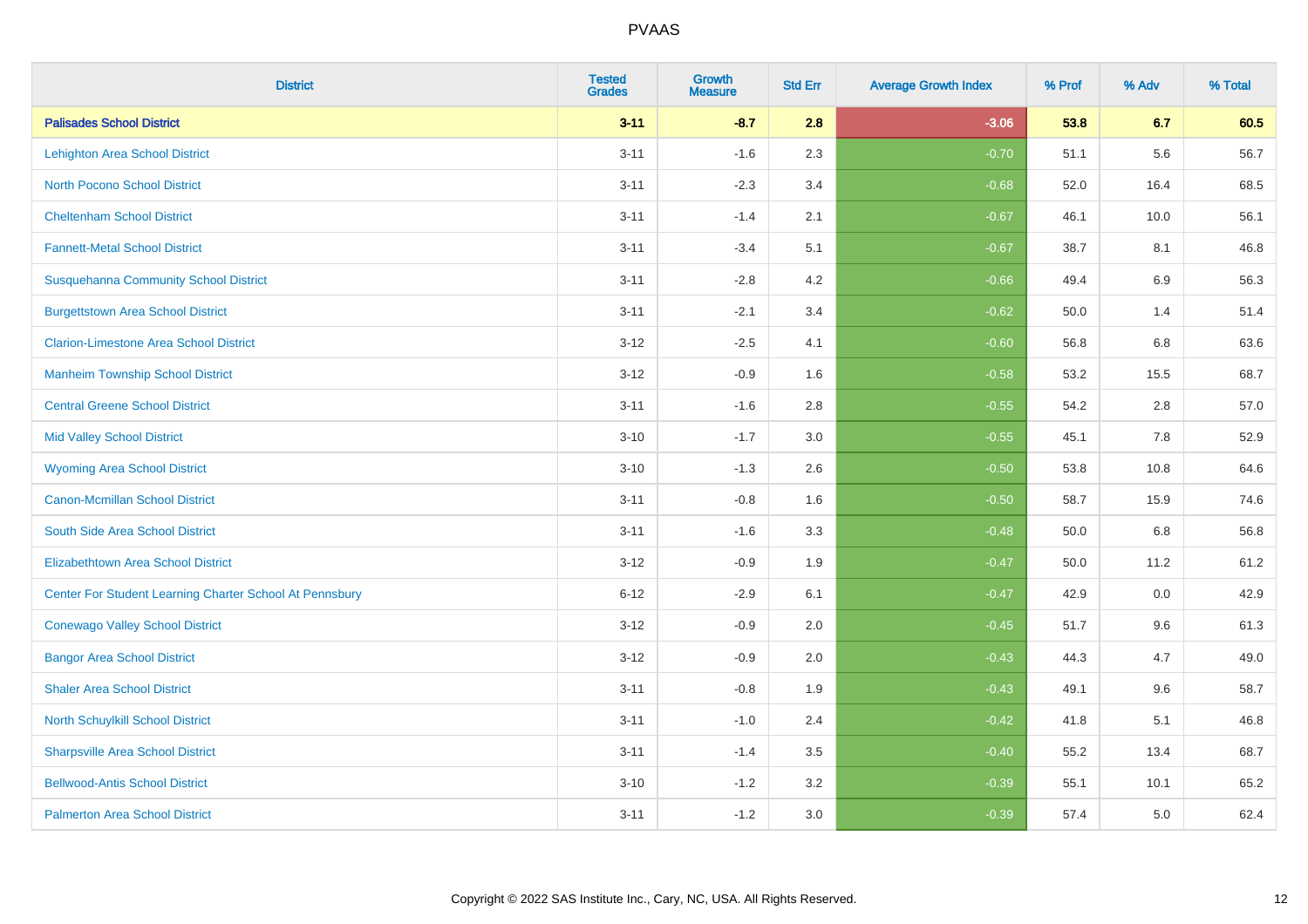| <b>District</b>                                    | <b>Tested</b><br><b>Grades</b> | <b>Growth</b><br><b>Measure</b> | <b>Std Err</b> | <b>Average Growth Index</b> | % Prof | % Adv   | % Total |
|----------------------------------------------------|--------------------------------|---------------------------------|----------------|-----------------------------|--------|---------|---------|
| <b>Palisades School District</b>                   | $3 - 11$                       | $-8.7$                          | 2.8            | $-3.06$                     | 53.8   | 6.7     | 60.5    |
| Hope For Hyndman Charter School                    | $3 - 11$                       | $-2.0$                          | 6.1            | $-0.32$                     | 33.3   | 0.0     | 33.3    |
| <b>Albert Gallatin Area School District</b>        | $3 - 11$                       | $-0.8$                          | 2.4            | $-0.32$                     | 54.5   | 10.0    | 64.6    |
| <b>Cornell School District</b>                     | $3 - 11$                       | $-1.6$                          | 5.0            | $-0.32$                     | 33.8   | 1.5     | 35.4    |
| <b>Tuscarora School District</b>                   | $3 - 11$                       | $-0.6$                          | 2.3            | $-0.27$                     | 45.1   | 8.1     | 53.2    |
| <b>Penn Manor School District</b>                  | $3 - 11$                       | $-0.4$                          | 1.6            | $-0.25$                     | 51.9   | 12.6    | 64.5    |
| <b>Lakeview School District</b>                    | $3 - 11$                       | $-0.9$                          | 3.7            | $-0.24$                     | 60.3   | 3.2     | 63.5    |
| <b>Glendale School District</b>                    | $3 - 10$                       | $-0.9$                          | 3.7            | $-0.24$                     | 50.0   | 5.4     | 55.4    |
| <b>Girard School District</b>                      | $3 - 11$                       | $-0.6$                          | 2.7            | $-0.22$                     | 53.9   | 15.6    | 69.6    |
| <b>Harrisburg City School District</b>             | $3 - 11$                       | $-0.4$                          | 2.1            | $-0.19$                     | 15.1   | 0.4     | 15.5    |
| <b>Panther Valley School District</b>              | $3 - 12$                       | $-0.6$                          | 3.3            | $-0.19$                     | 47.9   | 4.3     | 52.1    |
| <b>Westinghouse Arts Academy Charter School</b>    | $9 - 10$                       | $-0.7$                          | 3.6            | $-0.19$                     | 59.2   | 8.4     | 67.6    |
| <b>Millville Area School District</b>              | $3 - 12$                       | $-0.9$                          | 4.7            | $-0.18$                     | 51.4   | 5.4     | 56.8    |
| <b>Mount Carmel Area School District</b>           | $3 - 11$                       | $-0.6$                          | 3.1            | $-0.18$                     | 45.3   | 2.1     | 47.4    |
| <b>Crestwood School District</b>                   | $3 - 11$                       | $-0.4$                          | 2.4            | $-0.17$                     | 57.4   | 17.0    | 74.4    |
| Southern Lehigh School District                    | $3 - 11$                       | $-0.4$                          | 2.3            | $-0.17$                     | 66.1   | 11.9    | 78.0    |
| <b>Achievement House Charter School</b>            | $7 - 11$                       | $-0.7$                          | 4.0            | $-0.17$                     | 32.5   | 2.6     | 35.1    |
| <b>Bellefonte Area School District</b>             | $3 - 11$                       | $-0.4$                          | 2.2            | $-0.17$                     | 47.6   | 10.6    | 58.2    |
| <b>Otto-Eldred School District</b>                 | $3 - 11$                       | $-0.7$                          | 4.2            | $-0.15$                     | 56.2   | $6.2\,$ | 62.5    |
| <b>Oley Valley School District</b>                 | $3 - 11$                       | $-0.4$                          | 2.8            | $-0.15$                     | 43.1   | 12.9    | 56.0    |
| Philadelphia Electrical & Tech Charter High School | $10 - 10$                      | $-0.5$                          | 2.9            | $-0.15$                     | 8.8    | 0.0     | 8.8     |
| <b>Central Fulton School District</b>              | $3 - 11$                       | $-0.5$                          | 3.5            | $-0.14$                     | 51.4   | 8.6     | 60.0    |
| <b>Blue Ridge School District</b>                  | $3 - 11$                       | $-0.5$                          | 3.6            | $-0.12$                     | 44.6   | 3.1     | 47.7    |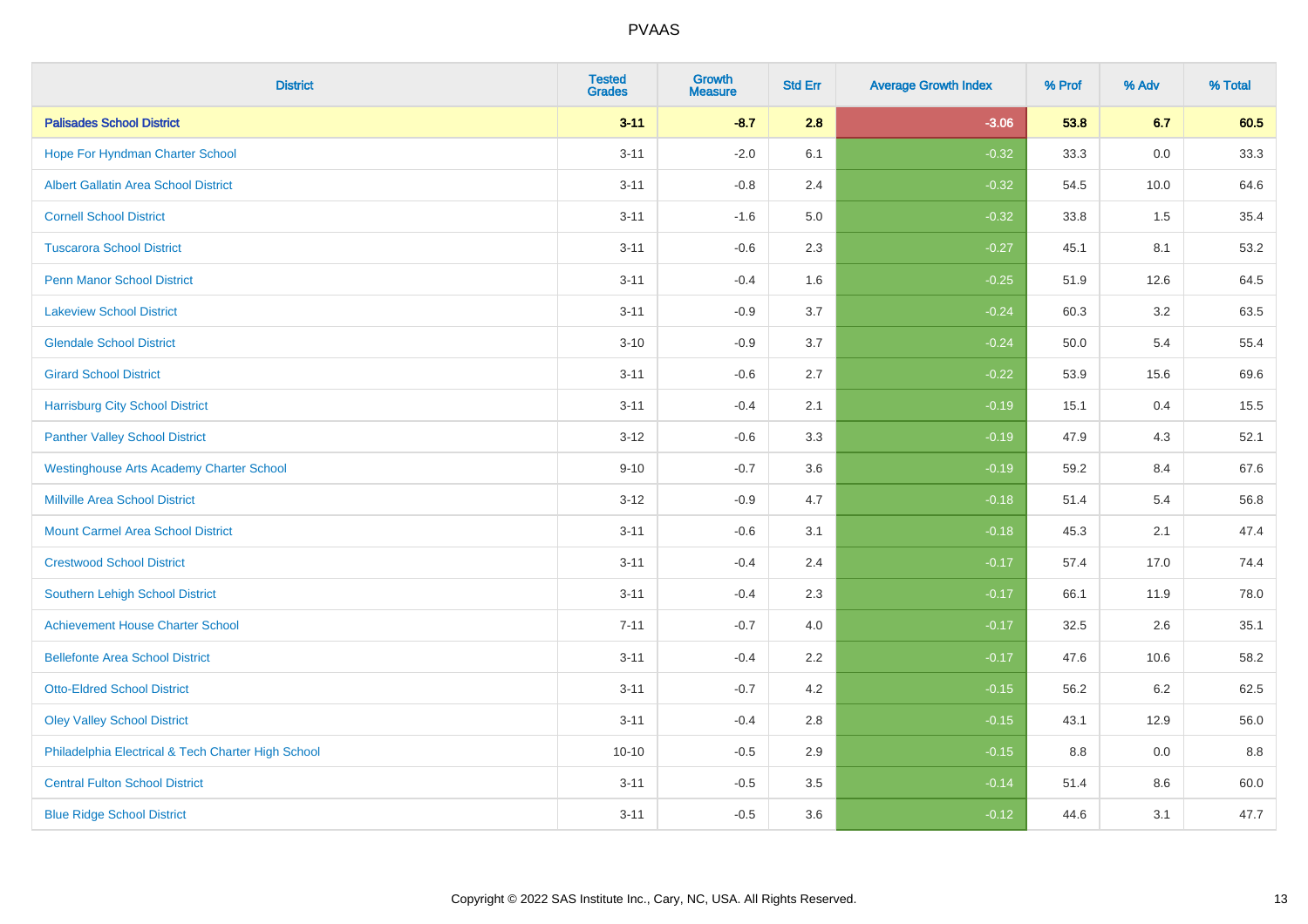| <b>District</b>                          | <b>Tested</b><br><b>Grades</b> | <b>Growth</b><br><b>Measure</b> | <b>Std Err</b> | <b>Average Growth Index</b> | % Prof | % Adv   | % Total |
|------------------------------------------|--------------------------------|---------------------------------|----------------|-----------------------------|--------|---------|---------|
| <b>Palisades School District</b>         | $3 - 11$                       | $-8.7$                          | 2.8            | $-3.06$                     | 53.8   | 6.7     | 60.5    |
| New Kensington-Arnold School District    | $3 - 11$                       | $-0.4$                          | 3.8            | $-0.10$                     | 40.7   | 3.7     | 44.4    |
| <b>Chester-Upland School District</b>    | $3 - 11$                       | $-0.3$                          | 2.7            | $-0.09$                     | 13.8   | $0.8\,$ | 14.6    |
| <b>Warren County School District</b>     | $3 - 11$                       | $-0.1$                          | 1.8            | $-0.06$                     | 37.2   | 5.3     | 42.6    |
| <b>Mercer Area School District</b>       | $3 - 11$                       | $-0.2$                          | 3.3            | $-0.06$                     | 56.0   | 8.0     | 64.0    |
| <b>Avella Area School District</b>       | $3 - 12$                       | $-0.3$                          | 4.7            | $-0.05$                     | 49.3   | 14.5    | 63.8    |
| <b>Kutztown Area School District</b>     | $3 - 12$                       | $-0.2$                          | 3.2            | $-0.05$                     | 55.4   | 13.3    | 68.7    |
| <b>Susquenita School District</b>        | $3 - 11$                       | $-0.1$                          | 2.8            | $-0.01$                     | 47.7   | 10.1    | 57.8    |
| Penn Cambria School District             | $3 - 11$                       | $-0.0$                          | 2.7            | $-0.01$                     | 61.5   | 7.7     | 69.2    |
| <b>Wilkes-Barre Area School District</b> | $3 - 11$                       | 0.1                             | 3.2            | 0.02                        | 35.5   | 5.4     | 40.9    |
| East Stroudsburg Area School District    | $3 - 11$                       | 0.1                             | 1.6            | 0.05                        | 45.8   | 7.8     | 53.6    |
| <b>West Branch Area School District</b>  | $3 - 11$                       | 0.2                             | 3.8            | 0.05                        | 47.2   | 1.9     | 49.1    |
| <b>Hempfield School District</b>         | $3 - 11$                       | 0.1                             | 1.4            | 0.08                        | 58.2   | $9.9\,$ | 68.2    |
| Insight PA Cyber Charter School          | $3 - 11$                       | 0.7                             | 5.7            | 0.12                        | 50.0   | 4.8     | 54.8    |
| <b>Danville Area School District</b>     | $3 - 11$                       | 0.4                             | 2.6            | 0.15                        | 57.4   | 18.4    | 75.7    |
| <b>Smethport Area School District</b>    | $3 - 12$                       | 0.6                             | 3.9            | 0.15                        | 37.0   | 1.8     | 38.9    |
| Northern Lebanon School District         | $3 - 11$                       | 0.4                             | 2.5            | 0.15                        | 28.0   | 3.0     | 31.0    |
| <b>Brockway Area School District</b>     | $3 - 11$                       | 0.6                             | 3.6            | 0.16                        | 49.2   | 7.7     | 56.9    |
| <b>Reynolds School District</b>          | $3 - 10$                       | $0.5\,$                         | 3.4            | 0.16                        | 52.1   | 7.0     | 59.2    |
| Jersey Shore Area School District        | $3 - 11$                       | 0.5                             | 2.6            | 0.21                        | 47.1   | 9.2     | 56.2    |
| <b>Bloomsburg Area School District</b>   | $3 - 10$                       | 0.7                             | 3.0            | 0.23                        | 55.9   | 11.8    | 67.6    |
| <b>Greenville Area School District</b>   | $3 - 11$                       | 0.7                             | 2.9            | 0.26                        | 53.4   | 6.9     | 60.3    |
| <b>Greater Latrobe School District</b>   | $3 - 11$                       | 0.6                             | 1.9            | 0.31                        | 55.5   | 14.1    | 69.5    |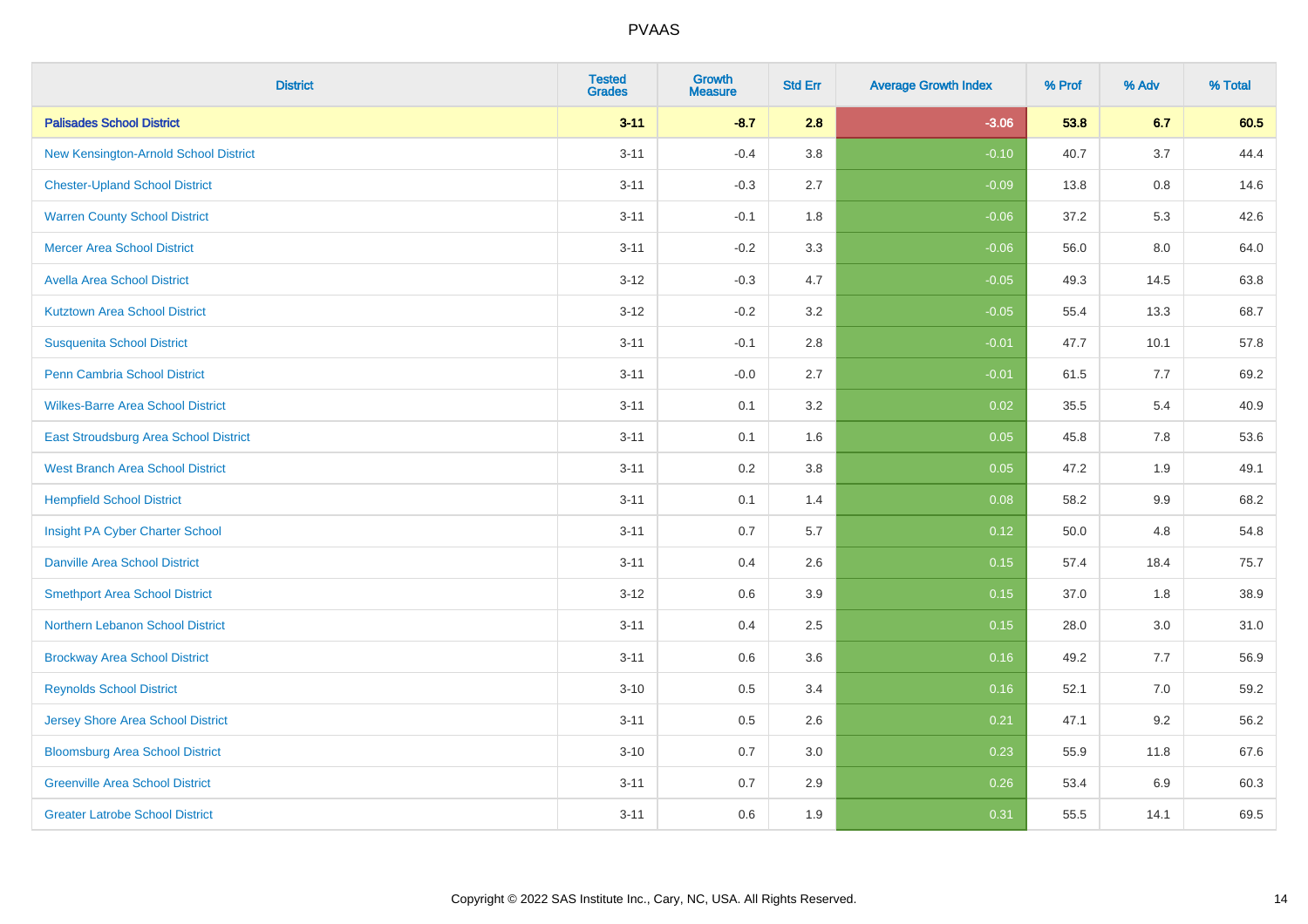| <b>District</b>                               | <b>Tested</b><br><b>Grades</b> | <b>Growth</b><br><b>Measure</b> | <b>Std Err</b> | <b>Average Growth Index</b> | % Prof | % Adv | % Total |
|-----------------------------------------------|--------------------------------|---------------------------------|----------------|-----------------------------|--------|-------|---------|
| <b>Palisades School District</b>              | $3 - 11$                       | $-8.7$                          | 2.8            | $-3.06$                     | 53.8   | 6.7   | 60.5    |
| Lehigh Valley Academy Regional Charter School | $3 - 11$                       | $0.7\,$                         | 2.3            | 0.32                        | 46.3   | 5.0   | 51.4    |
| <b>Lower Dauphin School District</b>          | $3 - 11$                       | 0.6                             | 1.9            | 0.33                        | 49.2   | 12.6  | 61.8    |
| <b>Wyomissing Area School District</b>        | $3 - 12$                       | 0.8                             | 2.6            | 0.33                        | 55.7   | 17.6  | 73.3    |
| <b>Mastery Charter School - Thomas Campus</b> | $3 - 10$                       | 2.1                             | 6.2            | 0.33                        | 28.6   | 0.0   | 28.6    |
| <b>Wallingford-Swarthmore School District</b> | $3 - 10$                       | 0.9                             | 2.4            | 0.38                        | 64.4   | 22.7  | 87.1    |
| <b>Gateway School District</b>                | $3 - 11$                       | 0.8                             | 2.2            | 0.38                        | 52.1   | 13.8  | 65.9    |
| <b>Lakeland School District</b>               | $3 - 11$                       | 1.1                             | 2.8            | 0.38                        | 48.6   | 3.7   | 52.3    |
| <b>South Eastern School District</b>          | $3 - 11$                       | $0.9\,$                         | 2.4            | 0.39                        | 54.8   | 6.6   | 61.4    |
| <b>Tussey Mountain School District</b>        | $3 - 12$                       | 1.5                             | 3.7            | 0.40                        | 38.6   | 1.8   | 40.4    |
| <b>Newport School District</b>                | $3 - 12$                       | 1.4                             | 3.5            | 0.41                        | 51.5   | 10.3  | 61.8    |
| <b>Galeton Area School District</b>           | $3 - 11$                       | 2.2                             | 5.3            | 0.42                        | 41.3   | 4.4   | 45.6    |
| Mastery Charter High School-Lenfest Campus    | $7 - 11$                       | 2.5                             | 5.7            | 0.43                        | 40.0   | 0.0   | 40.0    |
| <b>Union Area School District</b>             | $3 - 11$                       | 1.9                             | 4.3            | 0.44                        | 61.5   | 0.0   | 61.5    |
| <b>Roberto Clemente Charter School</b>        | $3 - 12$                       | 2.2                             | 4.9            | 0.45                        | 27.5   | 5.0   | 32.5    |
| <b>Purchase Line School District</b>          | $3 - 12$                       | 1.7                             | 3.5            | 0.47                        | 43.1   | 5.4   | 48.5    |
| <b>Upper Adams School District</b>            | $3 - 11$                       | 1.3                             | 2.9            | 0.47                        | 55.2   | 8.6   | 63.8    |
| <b>Hanover Area School District</b>           | $3 - 11$                       | 2.2                             | 4.6            | 0.48                        | 42.9   | 5.7   | 48.6    |
| <b>Radnor Township School District</b>        | $3 - 12$                       | 1.0                             | 2.1            | 0.50                        | 65.0   | 23.2  | 88.2    |
| <b>Union School District</b>                  | $3 - 12$                       | 2.3                             | 4.2            | 0.54                        | 32.6   | 7.0   | 39.5    |
| <b>Schuylkill Valley School District</b>      | $3 - 11$                       | 1.4                             | 2.5            | 0.56                        | 55.1   | 10.2  | 65.3    |
| <b>Forbes Road School District</b>            | $3 - 11$                       | 2.8                             | 5.1            | 0.56                        | 41.4   | 10.3  | 51.7    |
| <b>Commodore Perry School District</b>        | $3 - 11$                       | 3.2                             | 5.5            | 0.58                        | 58.3   | 0.0   | 58.3    |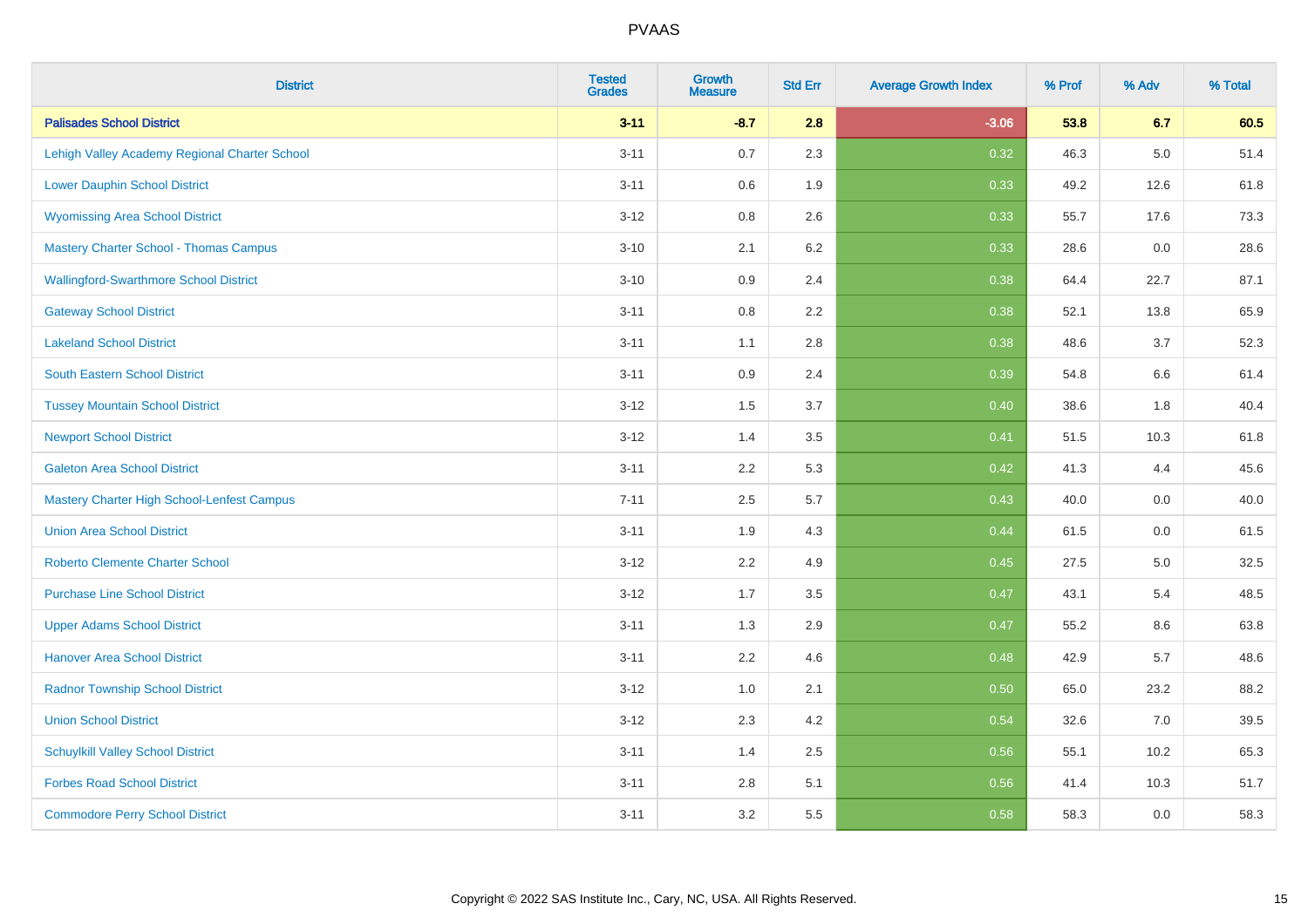| <b>District</b>                                | <b>Tested</b><br><b>Grades</b> | <b>Growth</b><br><b>Measure</b> | <b>Std Err</b> | <b>Average Growth Index</b> | % Prof | % Adv   | % Total |
|------------------------------------------------|--------------------------------|---------------------------------|----------------|-----------------------------|--------|---------|---------|
| <b>Palisades School District</b>               | $3 - 11$                       | $-8.7$                          | 2.8            | $-3.06$                     | 53.8   | 6.7     | 60.5    |
| <b>Laurel School District</b>                  | $3 - 11$                       | 1.8                             | 3.1            | 0.59                        | 70.1   | 2.3     | 72.4    |
| <b>United School District</b>                  | $3 - 11$                       | 2.1                             | 3.4            | 0.63                        | 60.3   | 6.6     | 66.9    |
| <b>Athens Area School District</b>             | $3 - 11$                       | 1.6                             | 2.5            | 0.64                        | 46.9   | $7.6\,$ | 54.5    |
| <b>Harmony Area School District</b>            | $3 - 10$                       | 4.5                             | 6.3            | 0.72                        | 33.3   | 13.3    | 46.7    |
| <b>Southeastern Greene School District</b>     | $3 - 10$                       | 3.3                             | 4.6            | 0.72                        | 57.6   | 6.1     | 63.6    |
| Urban Pathways 6-12 Charter School             | $6 - 11$                       | 4.8                             | 6.4            | 0.75                        | 28.6   | $0.0\,$ | 28.6    |
| <b>Camp Hill School District</b>               | $3 - 12$                       | 2.3                             | 3.0            | 0.78                        | 53.6   | 17.5    | 71.1    |
| <b>Marple Newtown School District</b>          | $3 - 11$                       | 2.0                             | 2.4            | 0.81                        | 57.6   | 12.8    | 70.4    |
| <b>Mcguffey School District</b>                | $3 - 11$                       | 2.1                             | 2.6            | 0.81                        | 57.7   | 3.1     | 60.8    |
| North Clarion County School District           | $3 - 12$                       | 3.7                             | 4.3            | 0.85                        | 67.5   | 15.0    | 82.5    |
| West Jefferson Hills School District           | $3 - 11$                       | 1.8                             | 2.1            | 0.88                        | 55.7   | 20.8    | 76.4    |
| South Fayette Township School District         | $3 - 11$                       | 1.7                             | 2.0            | 0.88                        | 61.0   | 26.5    | 87.6    |
| <b>Bedford Area School District</b>            | $3 - 11$                       | 2.5                             | 2.6            | 0.93                        | 48.5   | 10.0    | 58.5    |
| Northwestern Lehigh School District            | $3 - 11$                       | 2.2                             | 2.3            | 0.93                        | 53.3   | 9.7     | 63.0    |
| <b>Keystone School District</b>                | $3 - 11$                       | 3.1                             | 3.3            | 0.94                        | 50.6   | 6.5     | 57.1    |
| <b>Baldwin-Whitehall School District</b>       | $3 - 11$                       | 1.8                             | 1.9            | 0.94                        | 58.6   | 8.6     | 67.1    |
| <b>Clairton City School District</b>           | $3 - 11$                       | 3.5                             | 3.7            | 0.95                        | 13.4   | 0.0     | 13.4    |
| <b>Lower Moreland Township School District</b> | $3 - 11$                       | 2.0                             | 2.2            | 0.95                        | 62.8   | 17.0    | 79.8    |
| <b>Berlin Brothersvalley School District</b>   | $3 - 11$                       | 4.0                             | 4.2            | 0.96                        | 48.8   | 14.0    | 62.8    |
| <b>Hopewell Area School District</b>           | $3 - 11$                       | 2.6                             | 2.7            | 0.97                        | 58.4   | 4.0     | 62.4    |
| <b>Bensalem Township School District</b>       | $3 - 11$                       | 1.6                             | 1.6            | 0.98                        | 38.8   | 8.3     | 47.1    |
| Lehigh Career & Technical Institute            | $10 - 12$                      | 5.6                             | 5.6            | 0.99                        | 78.3   | 0.0     | 78.3    |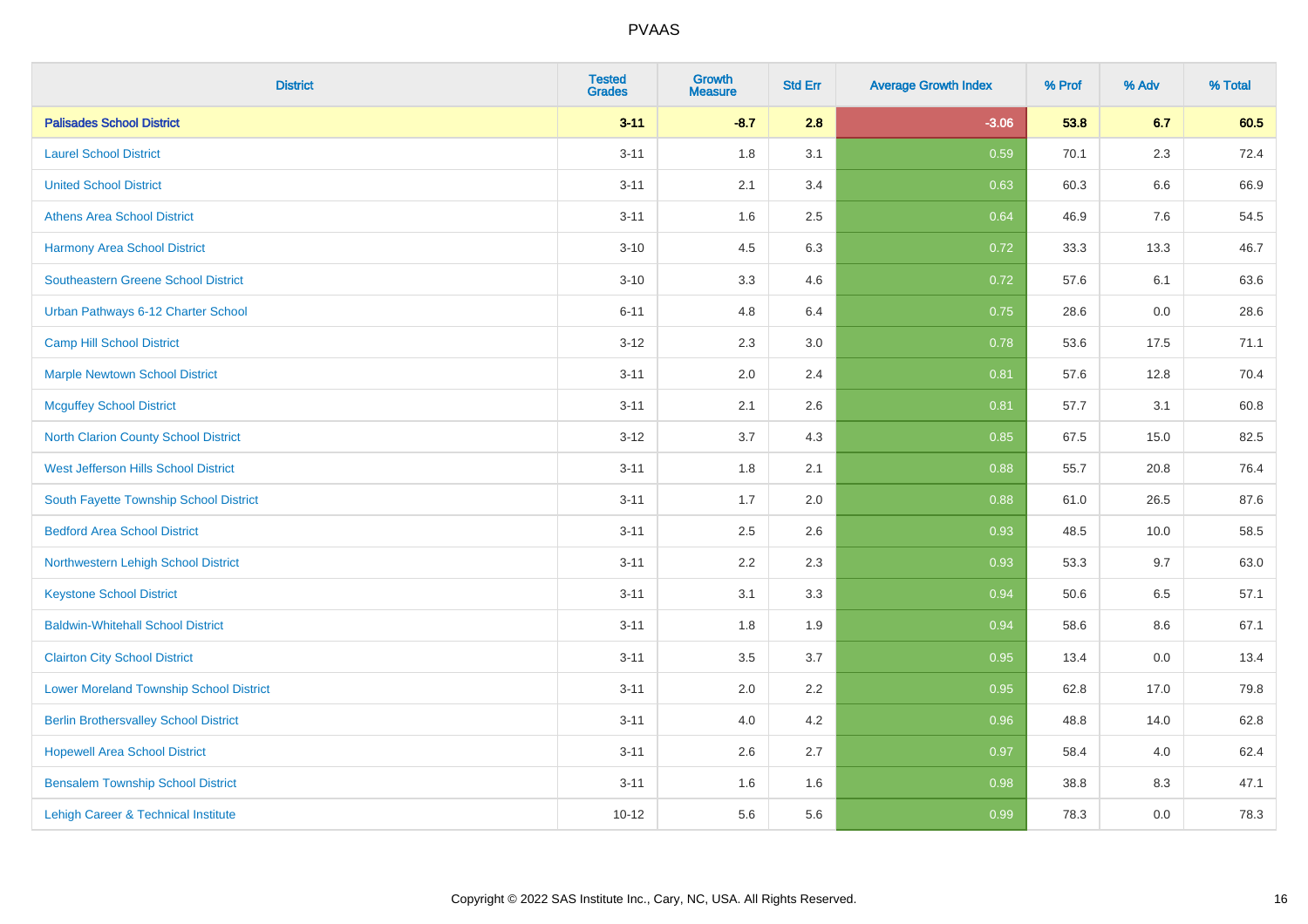| <b>District</b>                                | <b>Tested</b><br><b>Grades</b> | <b>Growth</b><br><b>Measure</b> | <b>Std Err</b> | <b>Average Growth Index</b> | % Prof | % Adv | % Total |
|------------------------------------------------|--------------------------------|---------------------------------|----------------|-----------------------------|--------|-------|---------|
| <b>Palisades School District</b>               | $3 - 11$                       | $-8.7$                          | 2.8            | $-3.06$                     | 53.8   | 6.7   | 60.5    |
| <b>Mastery Charter School - Pickett Campus</b> | $6 - 10$                       | 5.6                             | 5.7            | 1.00                        | 27.8   | 0.0   | 27.8    |
| <b>Tunkhannock Area School District</b>        | $3 - 11$                       | 2.3                             | 2.2            | 1.01                        | 44.9   | 9.6   | 54.6    |
| <b>Manheim Central School District</b>         | $3 - 11$                       | 2.1                             | 2.1            | 1.01                        | 53.2   | 11.6  | 64.8    |
| <b>Franklin Regional School District</b>       | $3 - 11$                       | 2.0                             | 1.9            | 1.02                        | 66.7   | 15.5  | 82.1    |
| <b>Williamsport Area School District</b>       | $3 - 11$                       | 1.9                             | 1.8            | 1.04                        | 44.1   | 12.8  | 56.9    |
| <b>General Mclane School District</b>          | $3 - 11$                       | 3.1                             | 2.9            | 1.07                        | 62.3   | 4.9   | 67.2    |
| Meyersdale Area School District                | $3 - 11$                       | 4.2                             | 4.0            | 1.07                        | 43.1   | 6.9   | 50.0    |
| Leechburg Area School District                 | $3 - 11$                       | 4.4                             | 4.0            | 1.09                        | 47.8   | 19.6  | 67.4    |
| Morrisville Borough School District            | $3 - 11$                       | 4.8                             | 4.3            | 1.10                        | 30.2   | 2.3   | 32.6    |
| <b>Tidioute Community Charter School</b>       | $3 - 11$                       | 5.7                             | 5.1            | 1.11                        | 34.4   | 21.9  | 56.2    |
| Esperanza Cyber Charter School                 | $3 - 11$                       | 7.1                             | 6.1            | 1.16                        | 9.1    | 0.0   | 9.1     |
| <b>Central Cambria School District</b>         | $3 - 11$                       | $3.0\,$                         | 2.5            | 1.17                        | 56.2   | 9.7   | 66.0    |
| <b>Shanksville-Stonycreek School District</b>  | $3 - 10$                       | 7.0                             | 5.9            | 1.20                        | 64.7   | 17.6  | 82.4    |
| <b>Port Allegany School District</b>           | $3 - 11$                       | 4.4                             | 3.6            | 1.21                        | 28.1   | 9.4   | 37.5    |
| <b>Halifax Area School District</b>            | $3 - 11$                       | 4.7                             | 3.9            | 1.22                        | 61.5   | 9.6   | 71.2    |
| <b>Woodland Hills School District</b>          | $3 - 12$                       | 3.2                             | 2.6            | 1.22                        | 31.4   | 3.6   | 35.0    |
| <b>Line Mountain School District</b>           | $3 - 11$                       | 4.1                             | 3.2            | 1.27                        | 52.9   | 9.2   | 62.1    |
| <b>Donegal School District</b>                 | $3 - 12$                       | 3.1                             | 2.4            | 1.29                        | 60.6   | 9.1   | 69.7    |
| <b>Fairview School District</b>                | $3 - 11$                       | 3.4                             | 2.6            | 1.32                        | 57.2   | 17.6  | 74.8    |
| <b>Spring Cove School District</b>             | $3 - 11$                       | 3.4                             | 2.5            | 1.33                        | 47.8   | 12.7  | 60.4    |
| <b>Ligonier Valley School District</b>         | $3 - 11$                       | 4.2                             | 3.1            | 1.34                        | 59.1   | 10.3  | 69.5    |
| Mastery Charter School - Shoemaker Campus      | $7 - 10$                       | 4.1                             | 3.0            | 1.34                        | 20.9   | 3.3   | 24.2    |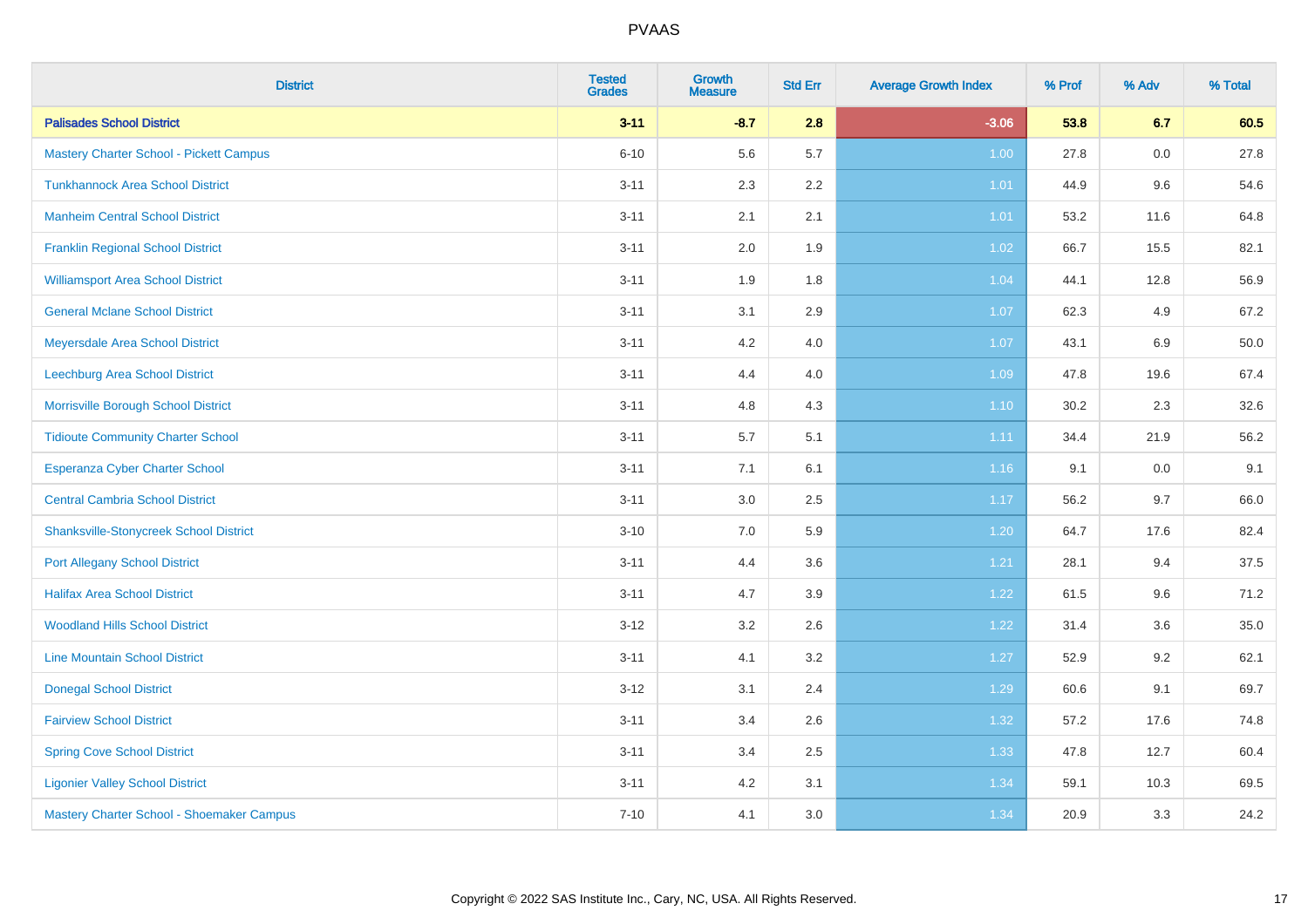| <b>District</b>                                    | <b>Tested</b><br><b>Grades</b> | <b>Growth</b><br><b>Measure</b> | <b>Std Err</b> | <b>Average Growth Index</b> | % Prof | % Adv | % Total |
|----------------------------------------------------|--------------------------------|---------------------------------|----------------|-----------------------------|--------|-------|---------|
| <b>Palisades School District</b>                   | $3 - 11$                       | $-8.7$                          | 2.8            | $-3.06$                     | 53.8   | 6.7   | 60.5    |
| <b>Pottsgrove School District</b>                  | $3 - 11$                       | 2.8                             | 2.0            | 1.35                        | 44.0   | 10.0  | 53.9    |
| <b>MaST Community Charter School II</b>            | $3 - 10$                       | 4.4                             | 3.2            | 1.37                        | 28.4   | 3.4   | 31.8    |
| <b>West York Area School District</b>              | $3 - 12$                       | 3.2                             | 2.3            | 1.38                        | 53.8   | 4.4   | 58.2    |
| Capital Area School for the Arts Charter School    | $9 - 11$                       | 5.8                             | 4.1            | 1.39                        | 59.3   | 18.6  | 78.0    |
| <b>KIPP Dubois Charter School</b>                  | $9 - 10$                       | 4.7                             | 3.3            | 1.40                        | 31.0   | 1.4   | 32.4    |
| <b>Lincoln Park Performing Arts Charter School</b> | $7 - 11$                       | 3.6                             | 2.5            | 1.42                        | 59.6   | 14.7  | 74.3    |
| <b>Methacton School District</b>                   | $3 - 11$                       | 2.5                             | 1.7            | 1.43                        | 62.5   | 16.4  | 79.0    |
| <b>Towanda Area School District</b>                | $3 - 11$                       | 4.0                             | 2.8            | 1.44                        | 39.4   | 6.6   | 46.0    |
| <b>Punxsutawney Area School District</b>           | $3 - 11$                       | 4.2                             | 2.9            | 1.45                        | 55.0   | 5.5   | 60.6    |
| <b>Everett Area School District</b>                | $3 - 11$                       | 5.0                             | 3.4            | 1.47                        | 60.5   | 1.3   | 61.8    |
| <b>New Brighton Area School District</b>           | $3 - 11$                       | 4.6                             | 3.1            | 1.47                        | 60.9   | 5.8   | 66.7    |
| <b>Loyalsock Township School District</b>          | $3 - 12$                       | 4.2                             | 2.8            | 1.47                        | 54.3   | 2.1   | 56.4    |
| <b>Burrell School District</b>                     | $3 - 11$                       | 4.5                             | 3.1            | 1.48                        | 58.5   | 13.8  | 72.3    |
| <b>Warrior Run School District</b>                 | $3 - 11$                       | 4.6                             | 3.0            | $1.51$                      | 40.9   | 8.1   | 49.0    |
| <b>Armstrong School District</b>                   | $3 - 11$                       | 2.6                             | 1.7            | 1.53                        | 51.5   | 6.1   | 57.6    |
| <b>South Butler County School District</b>         | $3 - 10$                       | 3.9                             | 2.5            | 1.54                        | 53.1   | 16.6  | 69.7    |
| <b>Pleasant Valley School District</b>             | $3 - 11$                       | 3.1                             | 2.0            | 1.57                        | 57.2   | 5.5   | 62.8    |
| <b>Hermitage School District</b>                   | $3 - 12$                       | 3.8                             | 2.4            | 1.60                        | 57.5   | 9.3   | 66.8    |
| Esperanza Academy Charter School                   | $4 - 11$                       | 4.0                             | 2.5            | 1.61                        | 32.4   | 0.7   | 33.1    |
| <b>Millersburg Area School District</b>            | $3 - 11$                       | 6.2                             | 3.8            | 1.63                        | 51.8   | 7.4   | 59.3    |
| <b>Conrad Weiser Area School District</b>          | $3 - 11$                       | 3.6                             | 2.2            | 1.63                        | 52.1   | 2.1   | 54.2    |
| Allegheny-Clarion Valley School District           | $3 - 10$                       | 7.8                             | 4.7            | 1.65                        | 53.3   | 3.3   | 56.7    |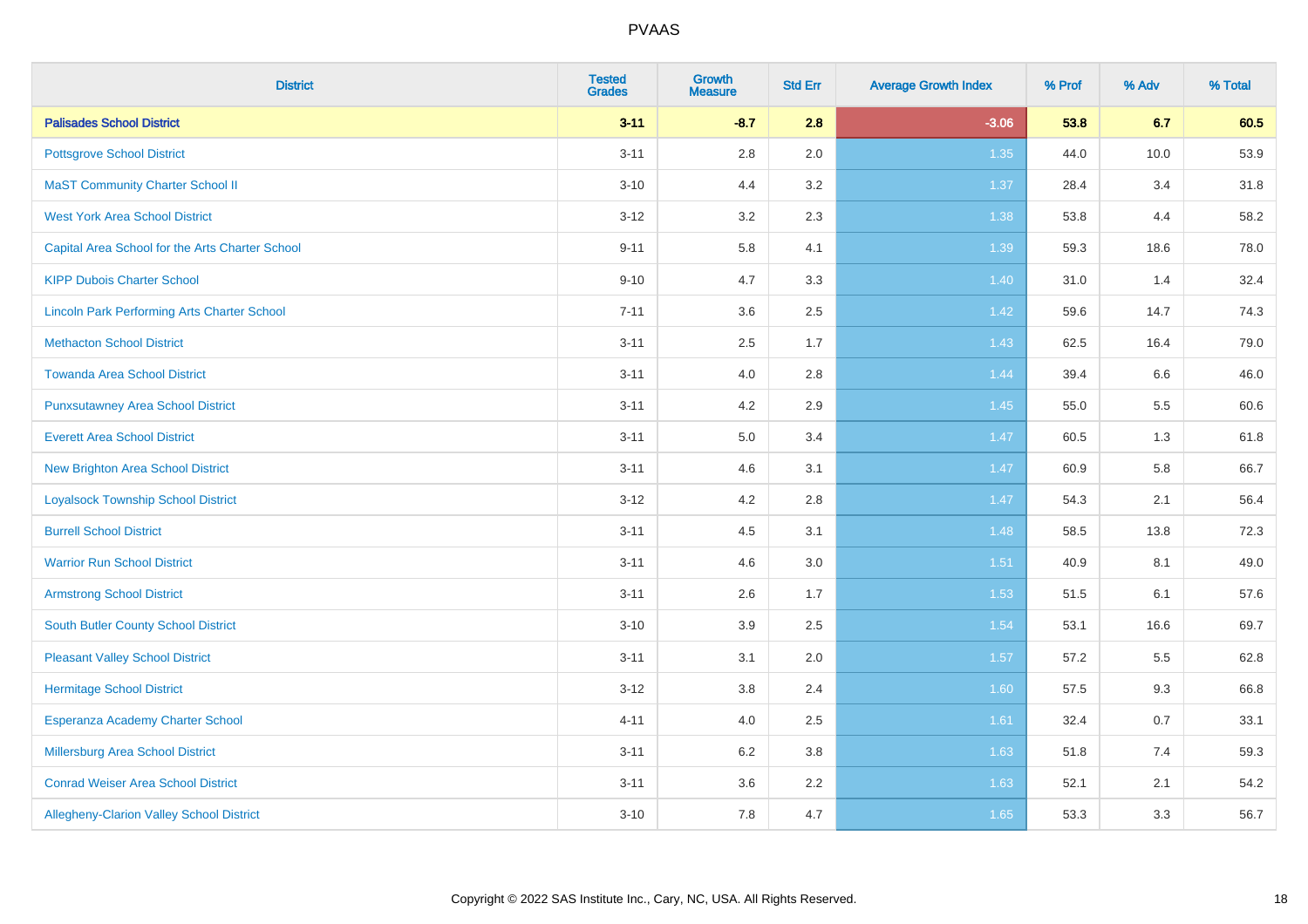| <b>District</b>                             | <b>Tested</b><br><b>Grades</b> | <b>Growth</b><br><b>Measure</b> | <b>Std Err</b> | <b>Average Growth Index</b> | % Prof | % Adv | % Total |
|---------------------------------------------|--------------------------------|---------------------------------|----------------|-----------------------------|--------|-------|---------|
| <b>Palisades School District</b>            | $3 - 11$                       | $-8.7$                          | 2.8            | $-3.06$                     | 53.8   | 6.7   | 60.5    |
| <b>Central Bucks School District</b>        | $3 - 11$                       | 1.6                             | 0.9            | 1.66                        | 63.0   | 16.8  | 79.8    |
| <b>Oswayo Valley School District</b>        | $3 - 12$                       | 8.5                             | 5.0            | 1.68                        | 50.0   | 16.7  | 66.7    |
| <b>Reach Cyber Charter School</b>           | $3 - 11$                       | 8.1                             | 4.7            | 1.72                        | 42.4   | 4.6   | 47.0    |
| <b>Northgate School District</b>            | $3 - 11$                       | 6.3                             | 3.6            | 1.73                        | 53.3   | 16.7  | 70.0    |
| <b>Bentworth School District</b>            | $3 - 11$                       | 5.7                             | 3.2            | 1.75                        | 44.2   | 19.5  | 63.6    |
| <b>Salisbury Township School District</b>   | $3 - 11$                       | 6.3                             | 3.6            | 1.77                        | 46.2   | 6.6   | 52.8    |
| <b>York Academy Regional Charter School</b> | $3 - 11$                       | 9.0                             | 5.0            | 1.79                        | 55.2   | 0.0   | 55.2    |
| <b>Sto-Rox School District</b>              | $3 - 10$                       | 6.6                             | 3.7            | 1.80                        | 13.4   | 0.0   | 13.4    |
| <b>Laurel Highlands School District</b>     | $3 - 11$                       | 4.3                             | 2.4            | 1.81                        | 44.9   | 9.6   | 54.5    |
| <b>Hanover Public School District</b>       | $3 - 11$                       | 5.2                             | 2.8            | 1.83                        | 52.2   | 14.4  | 66.7    |
| <b>Blacklick Valley School District</b>     | $3 - 11$                       | $8.0\,$                         | 4.3            | 1.85                        | 34.1   | 0.0   | 34.1    |
| <b>Monessen City School District</b>        | $3 - 10$                       | 8.3                             | 4.5            | 1.85                        | 42.9   | 2.9   | 45.7    |
| <b>Uniontown Area School District</b>       | $3 - 11$                       | $6.0\,$                         | 3.2            | 1.87                        | 62.4   | 5.9   | 68.2    |
| <b>Sharon City School District</b>          | $3 - 11$                       | 4.9                             | 2.6            | 1.87                        | 48.2   | 5.3   | 53.4    |
| <b>Steel Valley School District</b>         | $3 - 11$                       | 6.5                             | 3.4            | 1.89                        | 50.7   | 5.6   | 56.3    |
| <b>Western Wayne School District</b>        | $3 - 11$                       | 5.6                             | 2.9            | 1.93                        | 41.3   | 17.4  | 58.7    |
| <b>Pottsville Area School District</b>      | $3 - 12$                       | 4.4                             | 2.3            | 1.94                        | 44.8   | 5.4   | 50.2    |
| <b>Beaver Area School District</b>          | $3 - 10$                       | 4.7                             | 2.4            | 1.94                        | 57.4   | 16.8  | 74.2    |
| <b>West Allegheny School District</b>       | $3 - 12$                       | 4.0                             | 2.1            | 1.96                        | 63.1   | 15.7  | 78.8    |
| <b>Central Valley School District</b>       | $3 - 10$                       | 4.8                             | 2.4            | 1.98                        | 56.9   | 9.0   | 65.9    |
| Altoona Area School District                | $3 - 12$                       | 3.3                             | 1.6            | 1.99                        | 47.7   | 8.2   | 55.9    |
| <b>Blackhawk School District</b>            | $3 - 11$                       | 4.7                             | 2.3            | 2.01                        | 55.8   | 8.8   | 64.6    |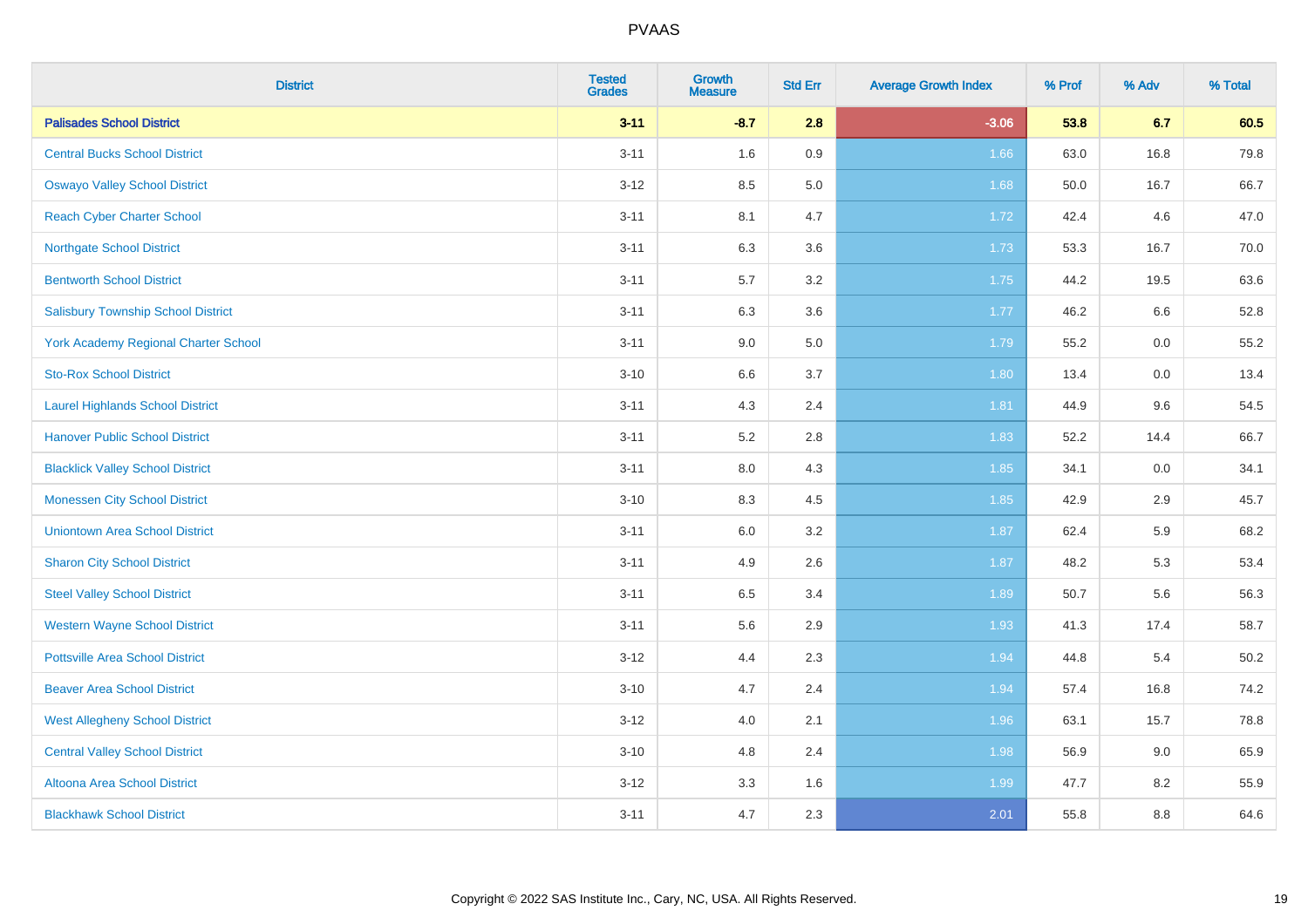| <b>District</b>                                        | <b>Tested</b><br><b>Grades</b> | <b>Growth</b><br><b>Measure</b> | <b>Std Err</b> | <b>Average Growth Index</b> | % Prof | % Adv   | % Total |
|--------------------------------------------------------|--------------------------------|---------------------------------|----------------|-----------------------------|--------|---------|---------|
| <b>Palisades School District</b>                       | $3 - 11$                       | $-8.7$                          | 2.8            | $-3.06$                     | 53.8   | 6.7     | 60.5    |
| <b>Chester Charter Scholars Academy Charter School</b> | $3 - 12$                       | 8.4                             | 4.1            | 2.03                        | 23.4   | 0.0     | 23.4    |
| Dr Robert Ketterer Charter School Inc                  | $6 - 12$                       | 10.1                            | 5.0            | 2.04                        | 14.9   | 0.4     | 15.3    |
| <b>Millcreek Township School District</b>              | $3 - 11$                       | 3.1                             | $1.5$          | 2.06                        | 55.6   | 14.2    | 69.7    |
| <b>Coudersport Area School District</b>                | $3 - 11$                       | 7.7                             | 3.7            | 2.06                        | 55.7   | 8.2     | 63.9    |
| <b>Keystone Oaks School District</b>                   | $3 - 11$                       | $5.5\,$                         | 2.6            | 2.07                        | 53.2   | 12.1    | 65.4    |
| South Western School District                          | $3 - 12$                       | 3.9                             | 1.9            | 2.08                        | 60.2   | 8.1     | 68.3    |
| <b>Grove City Area School District</b>                 | $3 - 12$                       | 5.1                             | 2.4            | 2.09                        | 36.4   | 16.5    | 52.8    |
| <b>Eastern Lancaster County School District</b>        | $3 - 12$                       | 4.5                             | 2.2            | 2.09                        | 46.3   | 11.4    | 57.6    |
| <b>Muhlenberg School District</b>                      | $3 - 10$                       | 4.0                             | 1.9            | 2.10                        | 34.2   | $2.6\,$ | 36.8    |
| Community Academy Of Philadelphia Charter School       | $3 - 11$                       | 5.8                             | 2.7            | 2.12                        | 26.7   | 0.9     | 27.6    |
| Pennsylvania Leadership Charter School                 | $3 - 11$                       | 4.6                             | 2.2            | 2.13                        | 55.4   | 11.2    | 66.7    |
| <b>Allegheny Valley School District</b>                | $3 - 11$                       | 8.5                             | 3.9            | 2.17                        | 53.1   | 12.2    | 65.3    |
| <b>Carlynton School District</b>                       | $3 - 11$                       | 7.3                             | 3.3            | 2.22                        | 41.0   | 10.5    | 51.6    |
| Pennsylvania Distance Learning Charter School          | $3 - 12$                       | 9.3                             | 4.2            | 2.22                        | 42.2   | 3.1     | 45.3    |
| Lincoln Leadership Academy Charter School              | $3 - 12$                       | 14.2                            | 6.4            | 2.22                        | 23.5   | 0.0     | 23.5    |
| <b>Carbondale Area School District</b>                 | $3 - 10$                       | 7.4                             | 3.3            | 2.25                        | 56.6   | 2.6     | 59.2    |
| <b>Agora Cyber Charter School</b>                      | $3 - 11$                       | 5.8                             | 2.6            | 2.28                        | 42.8   | 6.6     | 49.4    |
| <b>Wilson Area School District</b>                     | $3 - 11$                       | 6.0                             | 2.6            | 2.30                        | 48.7   | 8.5     | 57.2    |
| <b>Brookville Area School District</b>                 | $3 - 11$                       | 6.9                             | 3.0            | 2.30                        | 55.2   | 15.6    | 70.8    |
| <b>Richland School District</b>                        | $3 - 11$                       | 6.7                             | 2.9            | 2.33                        | 62.2   | 19.2    | 81.4    |
| <b>Collegium Charter School</b>                        | $3 - 10$                       | 5.9                             | 2.5            | 2.33                        | 38.1   | 7.9     | 46.0    |
| <b>Governor Mifflin School District</b>                | $3 - 11$                       | 4.1                             | 1.8            | 2.33                        | 42.5   | 7.2     | 49.7    |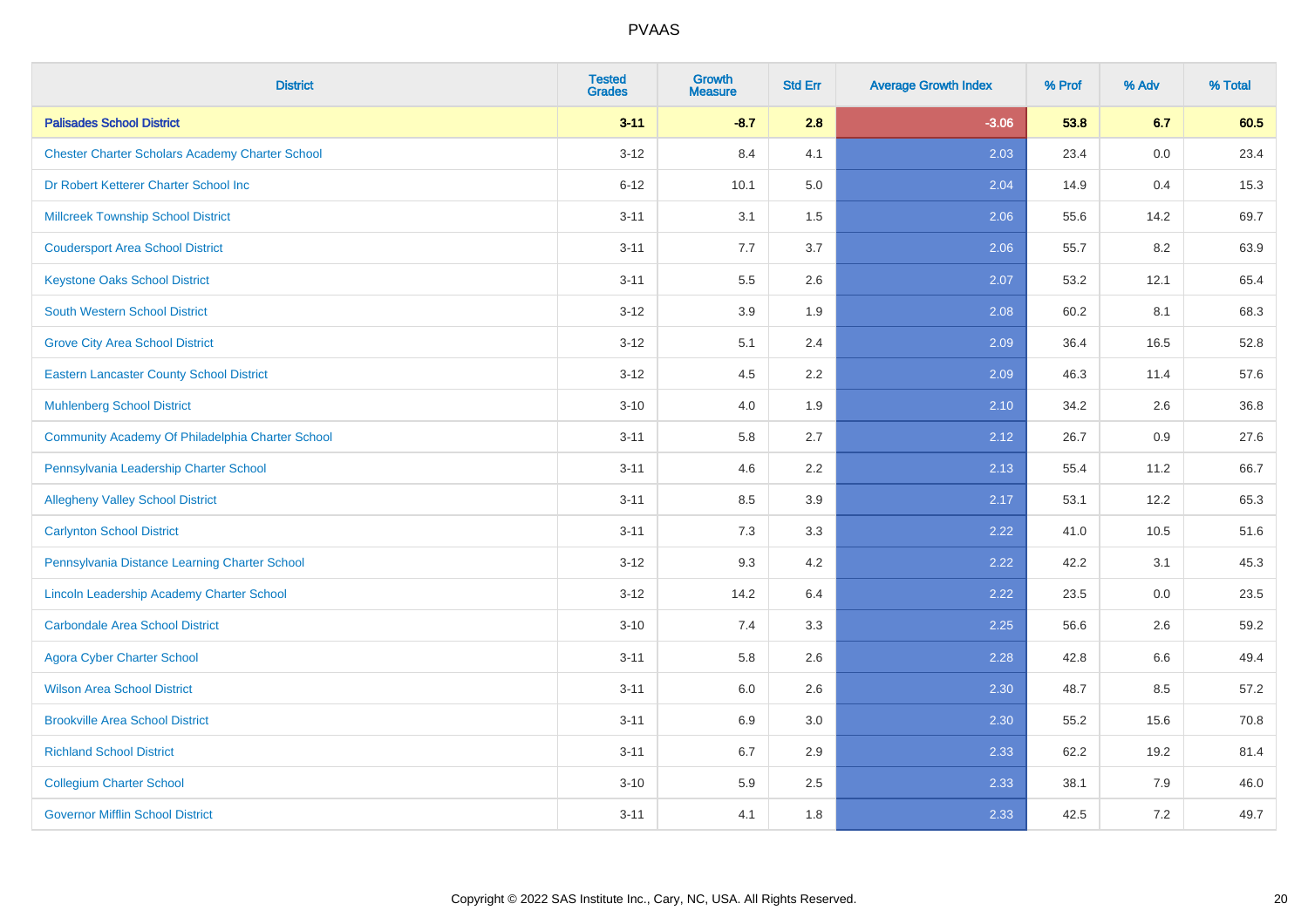| <b>District</b>                             | <b>Tested</b><br><b>Grades</b> | <b>Growth</b><br><b>Measure</b> | <b>Std Err</b> | <b>Average Growth Index</b> | % Prof | % Adv | % Total |
|---------------------------------------------|--------------------------------|---------------------------------|----------------|-----------------------------|--------|-------|---------|
| <b>Palisades School District</b>            | $3 - 11$                       | $-8.7$                          | 2.8            | $-3.06$                     | 53.8   | 6.7   | 60.5    |
| <b>Franklin Area School District</b>        | $3 - 11$                       | 6.6                             | 2.8            | 2.34                        | 48.2   | 4.5   | 52.7    |
| <b>Hampton Township School District</b>     | $3 - 11$                       | 5.1                             | 2.2            | 2.35                        | 54.0   | 28.2  | 82.2    |
| <b>New Foundations Charter School</b>       | $3 - 11$                       | 5.4                             | 2.2            | 2.41                        | 47.2   | 2.5   | 49.8    |
| People For People Charter School            | $3 - 12$                       | 13.3                            | 5.5            | 2.43                        | 13.5   | 0.0   | 13.5    |
| <b>Wattsburg Area School District</b>       | $3 - 11$                       | 6.5                             | 2.7            | 2.43                        | 42.7   | 7.6   | 50.3    |
| <b>Belle Vernon Area School District</b>    | $3 - 11$                       | 6.5                             | 2.6            | 2.44                        | 55.6   | 11.1  | 66.7    |
| <b>Belmont Charter School</b>               | $3 - 10$                       | 16.0                            | 6.5            | 2.45                        | 64.3   | 0.0   | 64.3    |
| <b>Bethlehem-Center School District</b>     | $3 - 10$                       | 8.1                             | 3.3            | 2.46                        | 35.1   | 1.4   | 36.5    |
| Wilmington Area School District             | $3 - 11$                       | 7.5                             | 3.0            | 2.48                        | 55.1   | 5.1   | 60.2    |
| <b>Shenandoah Valley School District</b>    | $3 - 11$                       | 9.7                             | 3.9            | 2.49                        | 28.3   | 5.0   | 33.3    |
| 21st Century Cyber Charter School           | $6 - 12$                       | 5.7                             | 2.3            | 2.50                        | 56.7   | 8.3   | 65.0    |
| Northampton Area School District            | $3 - 11$                       | 4.0                             | 1.6            | 2.51                        | 52.3   | 10.8  | 63.1    |
| <b>Clarion Area School District</b>         | $3 - 11$                       | 10.3                            | 4.1            | 2.51                        | 45.4   | 14.6  | 60.0    |
| Renaissance Academy Charter School          | $3 - 11$                       | 8.3                             | 3.3            | 2.54                        | 45.6   | 22.8  | 68.4    |
| New Hope-Solebury School District           | $3 - 11$                       | 7.5                             | 2.9            | 2.57                        | 68.2   | 22.7  | 90.9    |
| <b>Penncrest School District</b>            | $3 - 11$                       | 5.7                             | 2.2            | 2.57                        | 47.2   | 7.1   | 54.3    |
| <b>Kennett Consolidated School District</b> | $3 - 11$                       | 4.8                             | 1.8            | 2.61                        | 52.5   | 10.7  | 63.2    |
| <b>Wyalusing Area School District</b>       | $3 - 12$                       | 8.8                             | 3.3            | 2.68                        | 54.6   | 11.7  | 66.2    |
| <b>Spring Grove Area School District</b>    | $3 - 11$                       | 5.6                             | 2.1            | 2.68                        | 55.1   | 15.0  | 70.1    |
| <b>Multicultural Academy Charter School</b> | $9 - 11$                       | 9.5                             | 3.5            | 2.69                        | 22.0   | 0.0   | 22.0    |
| <b>Homer-Center School District</b>         | $3 - 11$                       | 9.7                             | 3.6            | 2.70                        | 45.1   | 17.2  | 62.3    |
| <b>Mars Area School District</b>            | $3 - 10$                       | 5.7                             | 2.1            | 2.75                        | 57.9   | 18.2  | 76.1    |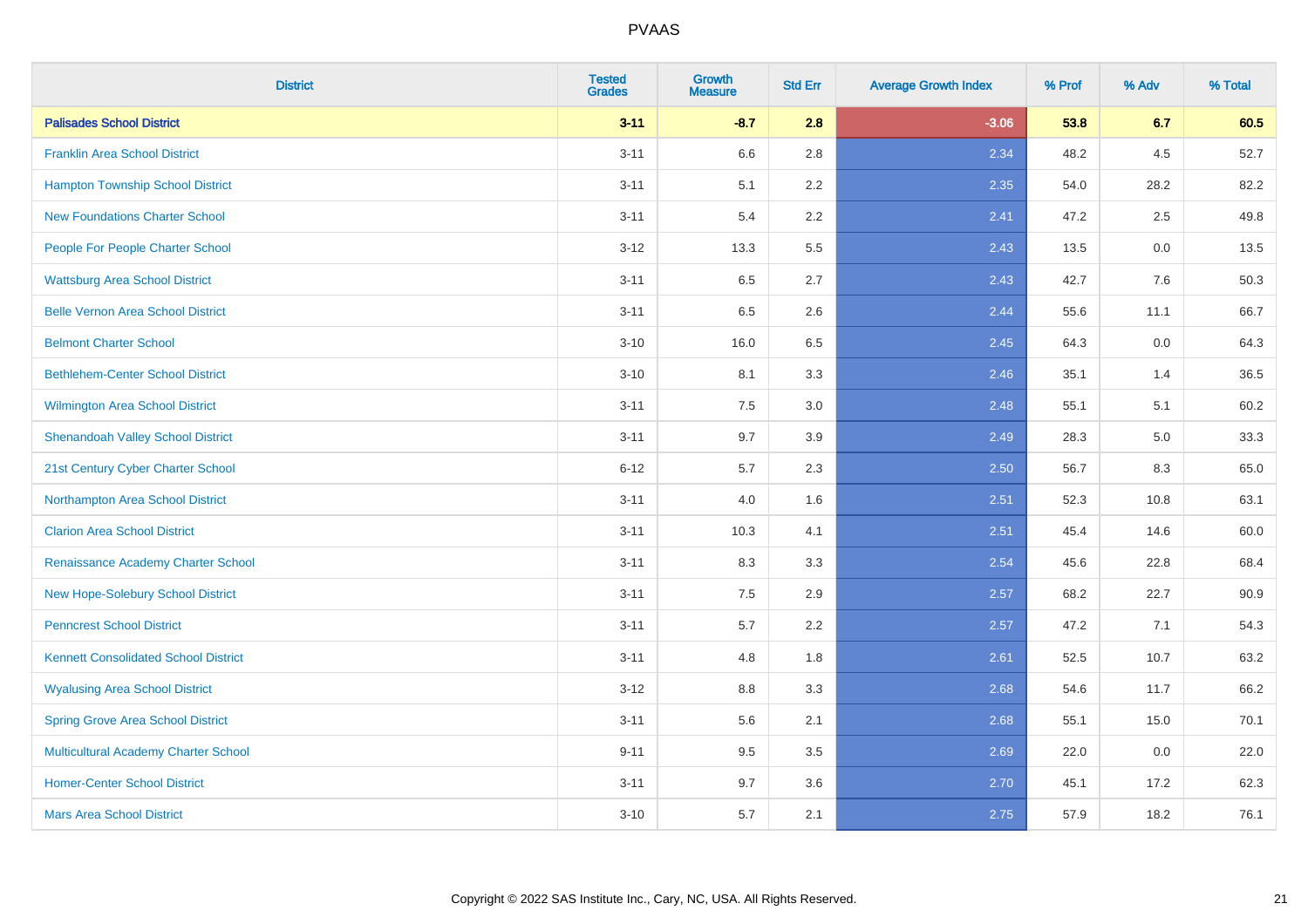| <b>District</b>                                | <b>Tested</b><br><b>Grades</b> | <b>Growth</b><br><b>Measure</b> | <b>Std Err</b> | <b>Average Growth Index</b> | % Prof | % Adv | % Total |
|------------------------------------------------|--------------------------------|---------------------------------|----------------|-----------------------------|--------|-------|---------|
| <b>Palisades School District</b>               | $3 - 11$                       | $-8.7$                          | 2.8            | $-3.06$                     | 53.8   | 6.7   | 60.5    |
| <b>Warwick School District</b>                 | $3 - 11$                       | 5.2                             | 1.9            | 2.76                        | 46.4   | 17.0  | 63.3    |
| <b>Peters Township School District</b>         | $3 - 11$                       | 5.0                             | 1.8            | 2.76                        | 59.8   | 26.1  | 85.9    |
| Lehigh Valley Charter High School For The Arts | $9 - 10$                       | 7.3                             | 2.6            | 2.82                        | 62.3   | 18.2  | 80.5    |
| <b>Jenkintown School District</b>              | $3 - 11$                       | 12.5                            | 4.4            | 2.84                        | 54.6   | 29.6  | 84.1    |
| <b>Hempfield Area School District</b>          | $3 - 12$                       | 4.6                             | 1.6            | 2.86                        | 53.5   | 20.1  | 73.6    |
| Daniel Boone Area School District              | $3 - 12$                       | 5.7                             | 2.0            | 2.88                        | 51.0   | 11.5  | 62.6    |
| <b>Stroudsburg Area School District</b>        | $3 - 11$                       | 5.5                             | 1.9            | 2.88                        | 48.1   | 4.2   | 52.3    |
| <b>Hollidaysburg Area School District</b>      | $3 - 11$                       | 6.0                             | 2.1            | 2.88                        | 57.1   | 12.3  | 69.4    |
| <b>Dover Area School District</b>              | $3-12$                         | 6.0                             | 2.1            | 2.94                        | 52.2   | 6.0   | 58.2    |
| Palmyra Area School District                   | $3 - 11$                       | 5.6                             | 1.9            | 2.96                        | 56.4   | 15.6  | 72.0    |
| <b>Montgomery Area School District</b>         | $3 - 11$                       | 10.7                            | 3.6            | 2.96                        | 48.7   | 12.4  | 61.1    |
| <b>Neshaminy School District</b>               | $3 - 11$                       | 4.0                             | 1.3            | 3.02                        | 58.7   | 9.5   | 68.2    |
| Northeastern York School District              | $3 - 11$                       | 5.9                             | 2.0            | 3.03                        | 51.1   | 16.6  | 67.6    |
| Saint Marys Area School District               | $3 - 11$                       | 7.8                             | 2.6            | 3.04                        | 57.0   | 8.2   | 65.2    |
| <b>Northern Cambria School District</b>        | $3 - 11$                       | 10.0                            | 3.3            | 3.04                        | 47.4   | 5.1   | 52.6    |
| <b>Cranberry Area School District</b>          | $3-12$                         | 9.2                             | 3.0            | 3.04                        | 47.5   | 10.2  | 57.6    |
| <b>Connellsville Area School District</b>      | $3 - 11$                       | 6.1                             | 2.0            | 3.05                        | 45.4   | 7.8   | 53.2    |
| <b>Ephrata Area School District</b>            | $3 - 11$                       | 5.6                             | 1.8            | 3.12                        | 54.7   | 9.5   | 64.2    |
| <b>Avon Grove Charter School</b>               | $3 - 11$                       | 9.0                             | 2.9            | 3.13                        | 58.8   | 16.7  | 75.5    |
| <b>Bethel Park School District</b>             | $3 - 11$                       | 5.6                             | 1.8            | 3.18                        | 65.3   | 18.6  | 83.9    |
| <b>Jamestown Area School District</b>          | $3 - 11$                       | 13.5                            | 4.2            | 3.19                        | 64.4   | 13.3  | 77.8    |
| <b>Sayre Area School District</b>              | $3 - 11$                       | 11.2                            | 3.5            | 3.20                        | 52.2   | 7.5   | 59.7    |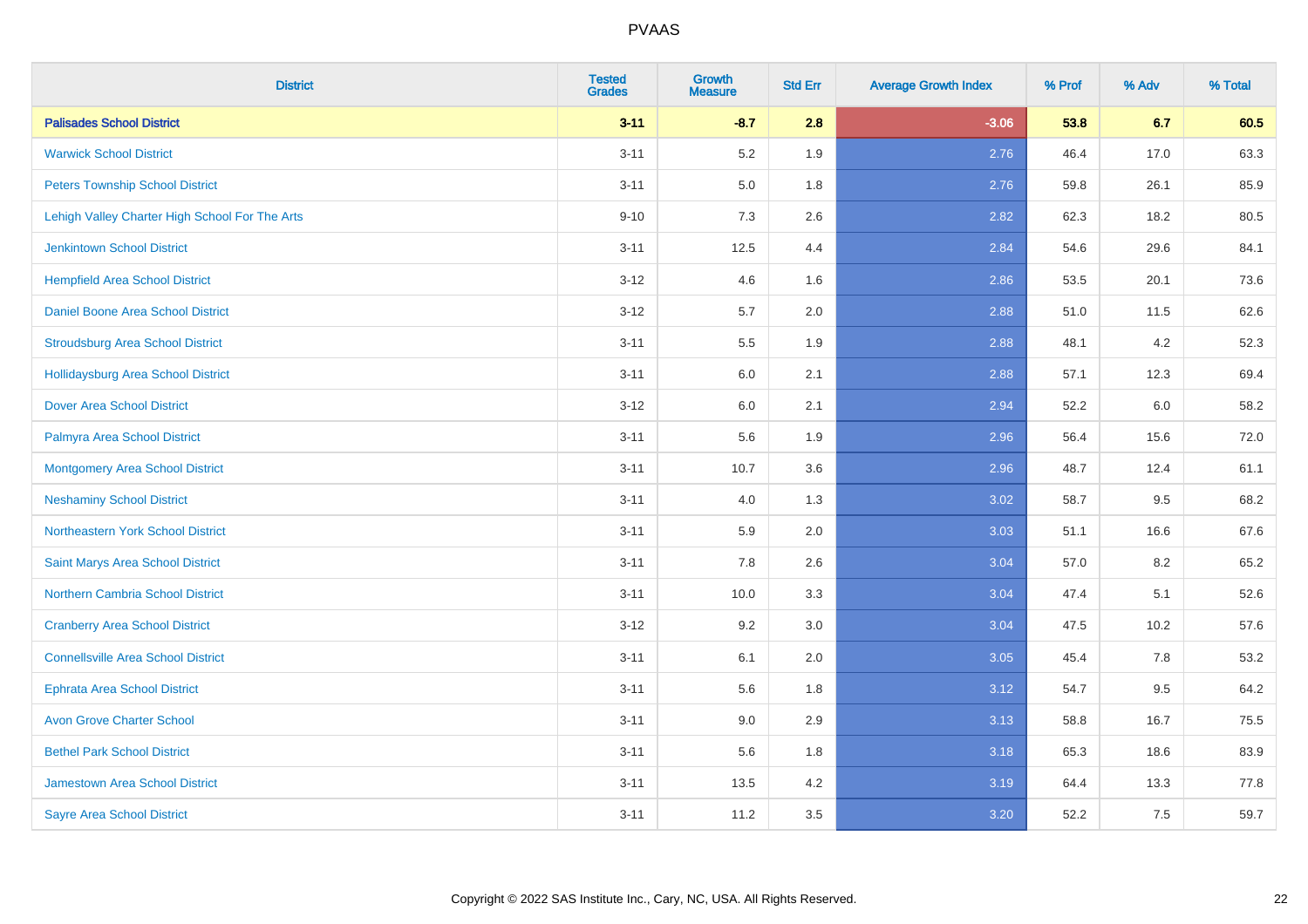| <b>District</b>                                | <b>Tested</b><br><b>Grades</b> | <b>Growth</b><br><b>Measure</b> | <b>Std Err</b> | <b>Average Growth Index</b> | % Prof | % Adv | % Total |
|------------------------------------------------|--------------------------------|---------------------------------|----------------|-----------------------------|--------|-------|---------|
| <b>Palisades School District</b>               | $3 - 11$                       | $-8.7$                          | 2.8            | $-3.06$                     | 53.8   | 6.7   | 60.5    |
| <b>Wayne Highlands School District</b>         | $3 - 11$                       | 7.8                             | 2.4            | 3.23                        | 52.3   | 13.1  | 65.4    |
| <b>Tech Freire Charter School</b>              | $9 - 11$                       | 9.3                             | 2.9            | 3.26                        | 18.0   | 1.1   | 19.1    |
| <b>East Penn School District</b>               | $3 - 11$                       | 4.1                             | 1.3            | 3.27                        | 55.8   | 11.5  | 67.3    |
| Mechanicsburg Area School District             | $3 - 11$                       | 5.9                             | 1.8            | 3.29                        | 57.2   | 13.7  | 70.9    |
| <b>Central Dauphin School District</b>         | $3 - 11$                       | 4.4                             | 1.3            | 3.32                        | 53.3   | 7.4   | 60.7    |
| <b>Mastery Charter School - Hardy Williams</b> | $3 - 11$                       | 11.4                            | 3.4            | 3.33                        | 44.3   | 5.7   | 50.0    |
| Pennsylvania Virtual Charter School            | $3 - 11$                       | 11.8                            | 3.5            | 3.37                        | 56.5   | 11.1  | 67.6    |
| <b>School Lane Charter School</b>              | $3 - 11$                       | 12.4                            | 3.6            | 3.43                        | 59.1   | 9.8   | 68.9    |
| <b>Whitehall-Coplay School District</b>        | $3 - 11$                       | 6.1                             | 1.8            | 3.45                        | 49.3   | 7.4   | 56.6    |
| Ambridge Area School District                  | $3 - 12$                       | 9.1                             | 2.6            | 3.46                        | 50.4   | 10.7  | 61.1    |
| Pen Argyl Area School District                 | $3 - 12$                       | 9.2                             | 2.7            | 3.46                        | 50.0   | 12.6  | 62.6    |
| Selinsgrove Area School District               | $3 - 12$                       | 8.3                             | 2.3            | 3.54                        | 56.8   | 10.0  | 66.8    |
| <b>West Shore School District</b>              | $3 - 12$                       | $5.0\,$                         | 1.4            | 3.59                        | 54.2   | 9.4   | 63.6    |
| <b>Hamburg Area School District</b>            | $3 - 11$                       | 8.9                             | 2.5            | 3.63                        | 43.5   | 8.2   | 51.7    |
| <b>Eastern York School District</b>            | $3 - 11$                       | 9.6                             | 2.6            | 3.71                        | 56.3   | 12.6  | 68.9    |
| <b>Mckeesport Area School District</b>         | $3 - 12$                       | 9.0                             | 2.4            | 3.72                        | 31.0   | 4.5   | 35.5    |
| <b>Midd-West School District</b>               | $3 - 11$                       | 10.3                            | 2.7            | 3.80                        | 58.0   | 13.4  | 71.4    |
| <b>Octorara Area School District</b>           | $3 - 11$                       | 9.1                             | 2.4            | 3.82                        | 52.1   | 8.5   | 60.6    |
| <b>Eastern Lebanon County School District</b>  | $3 - 11$                       | 8.6                             | 2.2            | 3.84                        | 48.8   | 11.4  | 60.3    |
| <b>Allentown City School District</b>          | $3-12$                         | $5.3\,$                         | 1.4            | 3.88                        | 25.3   | 2.7   | 28.0    |
| <b>Freeport Area School District</b>           | $3 - 10$                       | 9.7                             | 2.5            | 3.91                        | 57.5   | 17.8  | 75.3    |
| Lake-Lehman School District                    | $3 - 11$                       | 10.8                            | 2.7            | 3.93                        | 55.3   | 7.9   | 63.2    |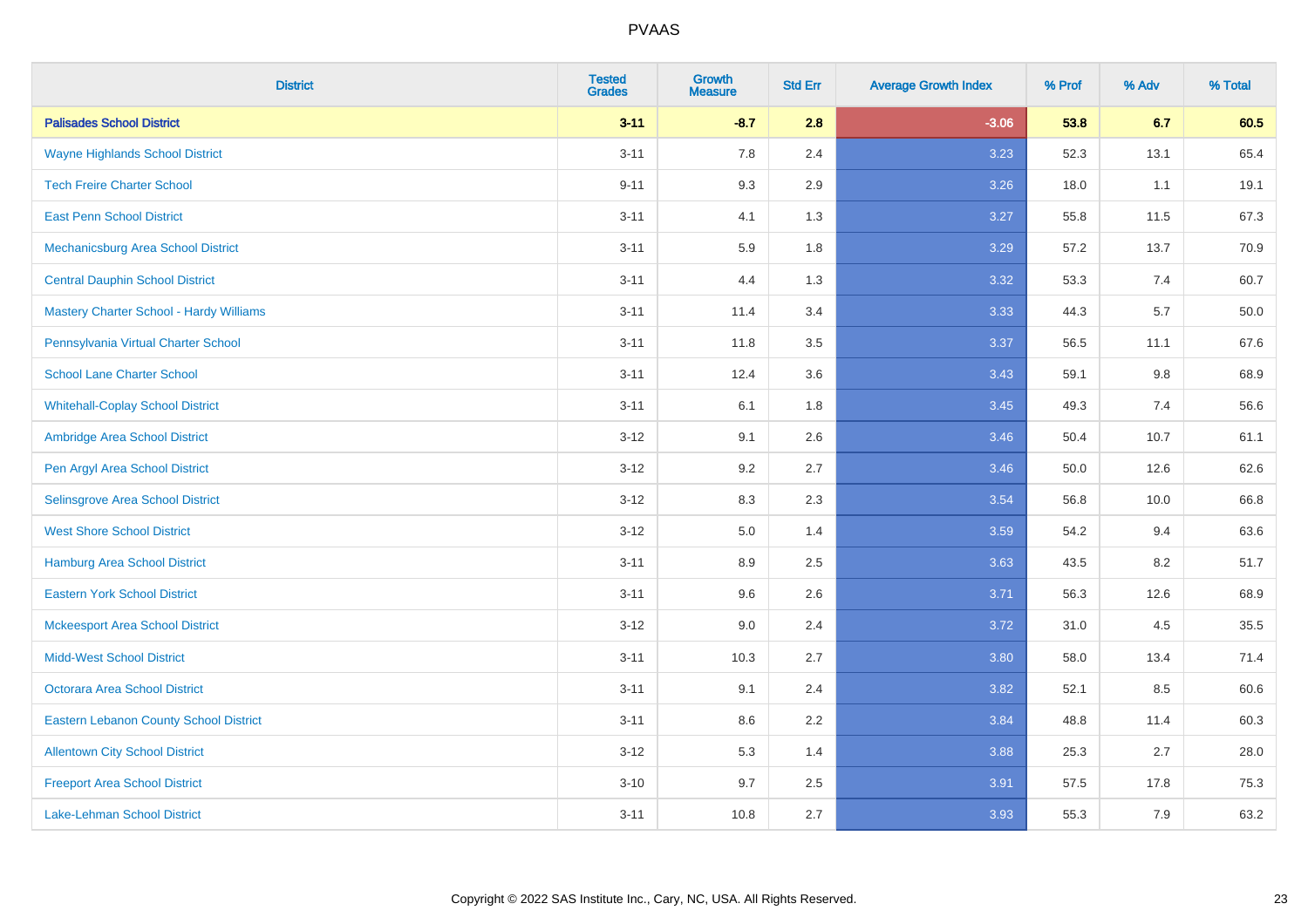| <b>District</b>                                    | <b>Tested</b><br><b>Grades</b> | <b>Growth</b><br><b>Measure</b> | <b>Std Err</b> | <b>Average Growth Index</b> | % Prof | % Adv | % Total |
|----------------------------------------------------|--------------------------------|---------------------------------|----------------|-----------------------------|--------|-------|---------|
| <b>Palisades School District</b>                   | $3 - 11$                       | $-8.7$                          | 2.8            | $-3.06$                     | 53.8   | 6.7   | 60.5    |
| <b>William Penn School District</b>                | $3 - 12$                       | 8.3                             | 2.1            | 3.99                        | 35.6   | 3.0   | 38.7    |
| <b>Greater Nanticoke Area School District</b>      | $3 - 12$                       | 11.2                            | 2.8            | 4.01                        | 38.0   | 12.4  | 50.4    |
| <b>Greenwood School District</b>                   | $3 - 11$                       | 15.9                            | 3.9            | 4.11                        | 50.0   | 25.0  | 75.0    |
| <b>Montoursville Area School District</b>          | $3 - 12$                       | 10.8                            | 2.5            | 4.24                        | 44.6   | 20.1  | 64.8    |
| Moon Area School District                          | $3 - 11$                       | 8.2                             | 1.9            | 4.25                        | 58.7   | 18.5  | 77.2    |
| <b>Centennial School District</b>                  | $3 - 10$                       | 7.1                             | 1.7            | 4.29                        | 50.1   | 8.7   | 58.9    |
| <b>Parkland School District</b>                    | $3 - 11$                       | 5.3                             | 1.2            | 4.30                        | 58.0   | 22.3  | 80.4    |
| <b>Iroquois School District</b>                    | $3 - 11$                       | 13.1                            | 3.0            | 4.35                        | 48.2   | 7.8   | 56.0    |
| <b>Spring-Ford Area School District</b>            | $3 - 11$                       | 6.0                             | 1.3            | 4.46                        | 60.8   | 16.5  | 77.4    |
| Northern Bedford County School District            | $3 - 11$                       | 16.5                            | 3.6            | 4.58                        | 51.7   | 20.0  | 71.7    |
| <b>Littlestown Area School District</b>            | $3 - 11$                       | 11.4                            | 2.5            | 4.62                        | 55.2   | 10.4  | 65.6    |
| Pocono Mountain School District                    | $3 - 12$                       | $6.8\,$                         | 1.5            | 4.62                        | 45.8   | 5.0   | 50.7    |
| <b>Upper Darby School District</b>                 | $3 - 12$                       | 6.9                             | 1.5            | 4.62                        | 45.0   | 6.7   | 51.7    |
| <b>Conestoga Valley School District</b>            | $3 - 11$                       | 8.7                             | 1.8            | 4.69                        | 60.3   | 13.5  | 73.8    |
| <b>Derry Area School District</b>                  | $3 - 11$                       | 13.2                            | 2.8            | 4.69                        | 60.0   | 12.5  | 72.5    |
| <b>Fort Leboeuf School District</b>                | $3 - 11$                       | 11.7                            | 2.5            | 4.73                        | 48.5   | 21.1  | 69.6    |
| Penns Valley Area School District                  | $3 - 12$                       | 14.0                            | 2.9            | 4.80                        | 41.9   | 23.1  | 65.0    |
| <b>Shippensburg Area School District</b>           | $3 - 11$                       | 9.3                             | 1.9            | 4.84                        | 53.1   | 10.2  | 63.3    |
| <b>Commonwealth Charter Academy Charter School</b> | $3 - 10$                       | 9.1                             | 1.9            | 4.90                        | 47.2   | 9.1   | 56.3    |
| <b>York Suburban School District</b>               | $3 - 11$                       | 10.1                            | 2.1            | 4.91                        | 53.5   | 27.8  | 81.3    |
| <b>West Perry School District</b>                  | $3 - 11$                       | 12.5                            | 2.5            | 4.99                        | 56.6   | 8.4   | 65.0    |
| <b>Cornwall-Lebanon School District</b>            | $3 - 11$                       | 8.3                             | 1.6            | 5.08                        | 47.2   | 8.4   | 55.6    |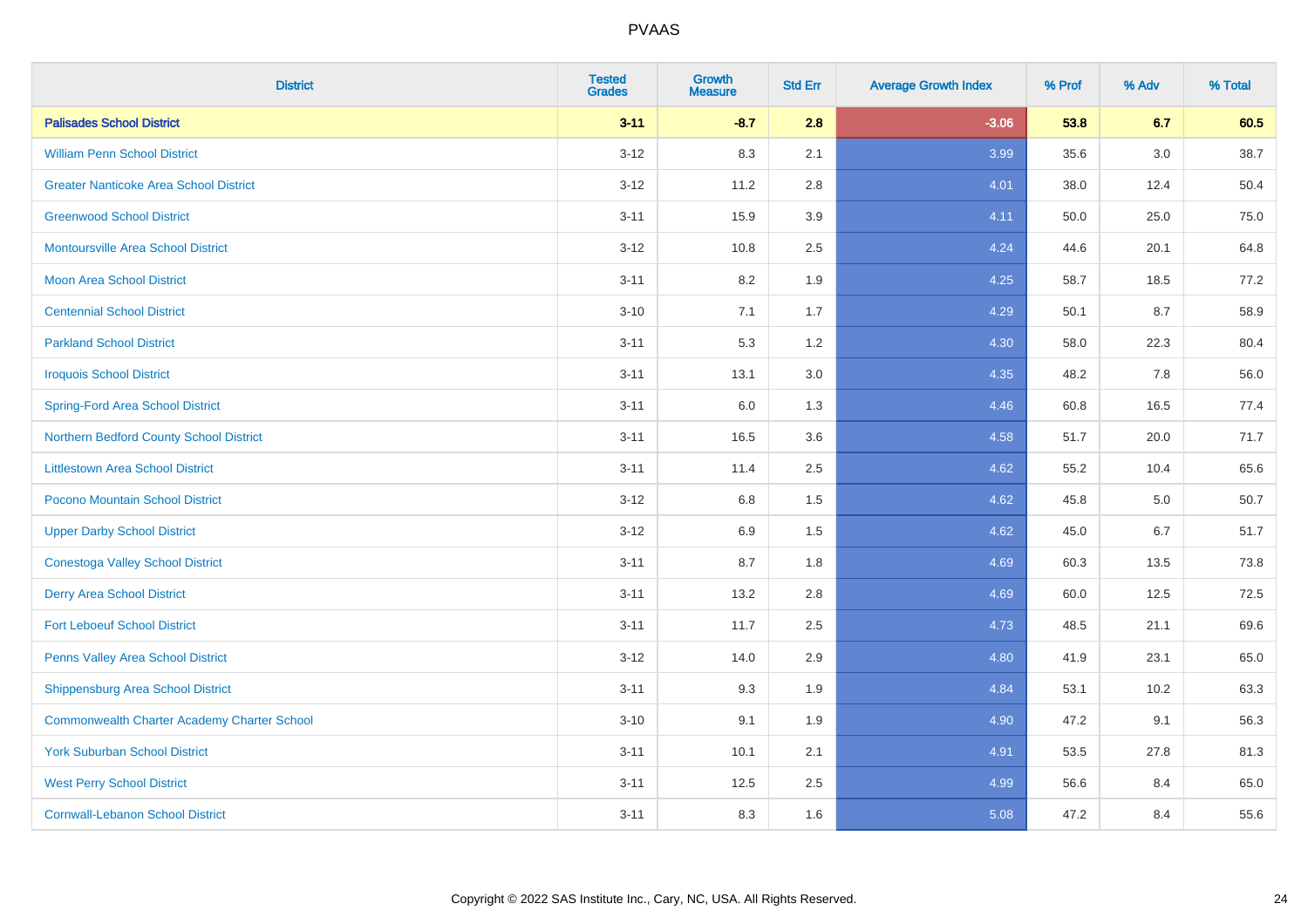| <b>District</b>                               | <b>Tested</b><br><b>Grades</b> | <b>Growth</b><br><b>Measure</b> | <b>Std Err</b> | <b>Average Growth Index</b> | % Prof | % Adv | % Total |
|-----------------------------------------------|--------------------------------|---------------------------------|----------------|-----------------------------|--------|-------|---------|
| <b>Palisades School District</b>              | $3 - 11$                       | $-8.7$                          | 2.8            | $-3.06$                     | 53.8   | 6.7   | 60.5    |
| <b>City CHS</b>                               | $10 - 11$                      | 13.6                            | 2.7            | 5.12                        | 45.8   | 3.0   | 48.8    |
| <b>Cocalico School District</b>               | $3 - 11$                       | 10.6                            | 2.0            | 5.18                        | 50.8   | 14.1  | 64.8    |
| <b>Haverford Township School District</b>     | $3 - 11$                       | $8.0\,$                         | 1.5            | 5.27                        | 53.0   | 25.5  | 78.6    |
| Fox Chapel Area School District               | $3 - 11$                       | 9.8                             | 1.8            | 5.36                        | 56.6   | 28.6  | 85.2    |
| <b>Mifflin County School District</b>         | $3 - 11$                       | 9.1                             | 1.7            | 5.49                        | 47.1   | 6.7   | 53.8    |
| <b>Unionville-Chadds Ford School District</b> | $3 - 11$                       | 17.1                            | 3.1            | 5.51                        | 68.1   | 13.2  | 81.3    |
| <b>Fleetwood Area School District</b>         | $3 - 10$                       | 12.2                            | 2.2            | 5.68                        | 53.5   | 11.6  | 65.2    |
| <b>Mountain View School District</b>          | $3 - 11$                       | 20.9                            | 3.5            | 5.91                        | 57.8   | 20.3  | 78.1    |
| <b>Wilson School District</b>                 | $3-12$                         | $8.8\,$                         | 1.5            | 5.96                        | 52.6   | 14.6  | 67.2    |
| <b>Saucon Valley School District</b>          | $3 - 11$                       | 14.7                            | 2.5            | 5.98                        | 48.7   | 20.2  | 69.0    |
| <b>Ridley School District</b>                 | $3 - 12$                       | 10.0                            | 1.6            | 6.10                        | 45.6   | 8.2   | 53.8    |
| <b>Avon Grove School District</b>             | $3 - 10$                       | 10.0                            | 1.6            | 6.26                        | 56.3   | 18.6  | 74.9    |
| <b>Abington Heights School District</b>       | $3 - 11$                       | 13.5                            | 2.2            | 6.27                        | 58.3   | 16.2  | 74.5    |
| <b>Pine-Richland School District</b>          | $3 - 11$                       | 11.5                            | 1.8            | 6.31                        | 60.6   | 24.4  | 85.0    |
| <b>Deer Lakes School District</b>             | $3 - 11$                       | 17.0                            | 2.7            | 6.32                        | 61.5   | 16.4  | 77.9    |
| <b>Derry Township School District</b>         | $3 - 10$                       | 12.8                            | 2.0            | 6.39                        | 54.8   | 25.8  | 80.6    |
| <b>Garnet Valley School District</b>          | $3 - 10$                       | 10.9                            | 1.7            | 6.53                        | 67.1   | 19.0  | 86.1    |
| <b>Hazleton Area School District</b>          | $3 - 11$                       | 9.6                             | 1.4            | 6.77                        | 45.0   | 7.8   | 52.9    |
| <b>Wissahickon School District</b>            | $3 - 10$                       | 12.5                            | 1.8            | 6.85                        | 58.3   | 22.4  | 80.7    |
| <b>Southern York County School District</b>   | $3 - 11$                       | 14.2                            | 2.1            | 6.91                        | 55.1   | 18.1  | 73.1    |
| <b>Delaware Valley School District</b>        | $3 - 11$                       | 12.6                            | 1.8            | 6.93                        | 55.2   | 16.2  | 71.4    |
| <b>Central York School District</b>           | $3-12$                         | 12.3                            | 1.7            | 7.20                        | 55.5   | 11.5  | 67.0    |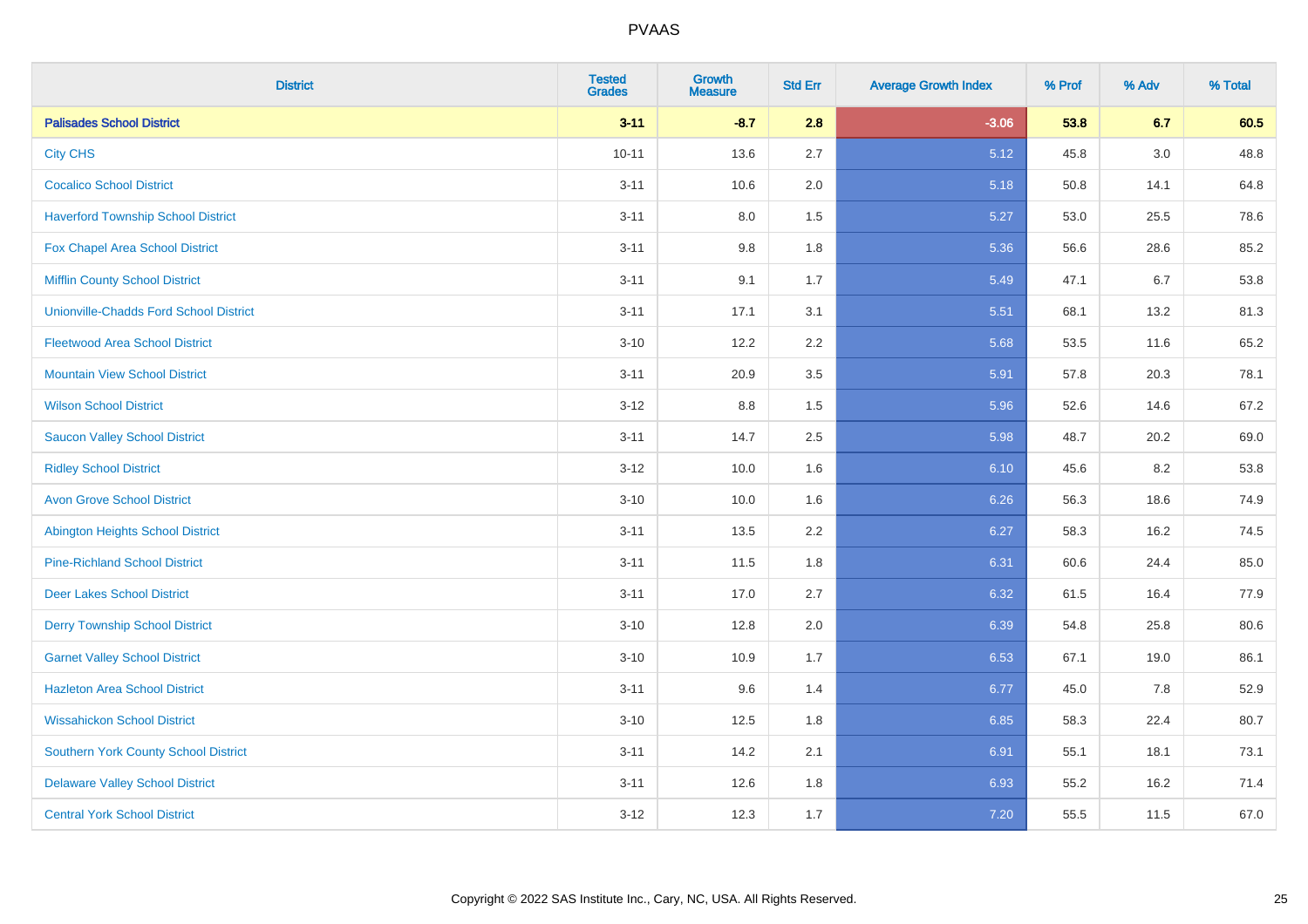| <b>District</b>                          | <b>Tested</b><br><b>Grades</b> | <b>Growth</b><br><b>Measure</b> | <b>Std Err</b> | <b>Average Growth Index</b> | % Prof | % Adv | % Total |
|------------------------------------------|--------------------------------|---------------------------------|----------------|-----------------------------|--------|-------|---------|
| <b>Palisades School District</b>         | $3 - 11$                       | $-8.7$                          | 2.8            | $-3.06$                     | 53.8   | 6.7   | 60.5    |
| <b>Reading School District</b>           | $3 - 11$                       | 10.1                            | 1.4            | 7.25                        | 24.7   | 2.4   | 27.2    |
| <b>Valley View School District</b>       | $3 - 11$                       | 18.1                            | 2.4            | 7.42                        | 53.7   | 14.7  | 68.4    |
| Pennsylvania Cyber Charter School        | $3 - 11$                       | 11.6                            | 1.5            | 7.54                        | 46.3   | 5.0   | 51.3    |
| <b>Upper Merion Area School District</b> | $3 - 11$                       | 15.3                            | 2.0            | 7.62                        | 59.3   | 19.3  | 78.6    |
| <b>Council Rock School District</b>      | $3 - 11$                       | 8.9                             | 1.2            | 7.65                        | 62.8   | 16.6  | 79.4    |
| <b>Tyrone Area School District</b>       | $3 - 12$                       | 19.7                            | 2.5            | 7.87                        | 60.4   | 16.7  | 77.1    |
| <b>Penn-Trafford School District</b>     | $3 - 11$                       | 13.4                            | 1.7            | 7.87                        | 62.3   | 21.9  | 84.2    |
| <b>Pennsbury School District</b>         | $3 - 11$                       | 11.7                            | 1.5            | 7.90                        | 60.1   | 21.3  | 81.3    |
| <b>Great Valley School District</b>      | $3 - 11$                       | 15.0                            | 1.9            | 7.98                        | 50.0   | 35.0  | 85.0    |
| Northern York County School District     | $3 - 11$                       | 15.6                            | 2.0            | 7.98                        | 57.4   | 11.5  | 68.8    |
| <b>Springfield School District</b>       | $3 - 11$                       | 13.8                            | 1.7            | 7.99                        | 60.9   | 21.5  | 82.4    |
| <b>Bethlehem Area School District</b>    | $3 - 11$                       | 9.3                             | 1.1            | 8.15                        | 44.7   | 12.0  | 56.7    |
| <b>Colonial School District</b>          | $3 - 11$                       | 14.0                            | 1.7            | 8.21                        | 60.2   | 19.6  | 79.8    |
| <b>Souderton Area School District</b>    | $3 - 11$                       | 12.4                            | 1.5            | 8.28                        | 61.7   | 15.2  | 76.9    |
| <b>North Penn School District</b>        | $3 - 11$                       | 9.1                             | 1.1            | 8.36                        | 55.8   | 17.0  | 72.8    |
| <b>Upper Dublin School District</b>      | $3 - 12$                       | 15.4                            | 1.8            | 8.53                        | 60.8   | 24.8  | 85.6    |
| <b>Dallastown Area School District</b>   | $3 - 11$                       | 13.5                            | 1.5            | 8.84                        | 56.0   | 17.9  | 73.8    |
| <b>Norwin School District</b>            | $3 - 11$                       | 18.0                            | 1.7            | 10.37                       | 58.5   | 27.0  | 85.4    |
| <b>West Chester Area School District</b> | $3 - 11$                       | 12.6                            | 1.2            | 10.38                       | 66.8   | 20.2  | 87.0    |
| <b>Upper Saint Clair School District</b> | $3 - 11$                       | 18.5                            | 1.7            | 10.65                       | 61.8   | 30.1  | 91.9    |
| Downingtown Area School District         | $3 - 11$                       | 12.1                            | 1.1            | 10.67                       | 60.0   | 23.5  | 83.6    |
| <b>Upper Perkiomen School District</b>   | $3 - 11$                       | 22.1                            | 2.1            | 10.74                       | 57.7   | 13.2  | 70.9    |